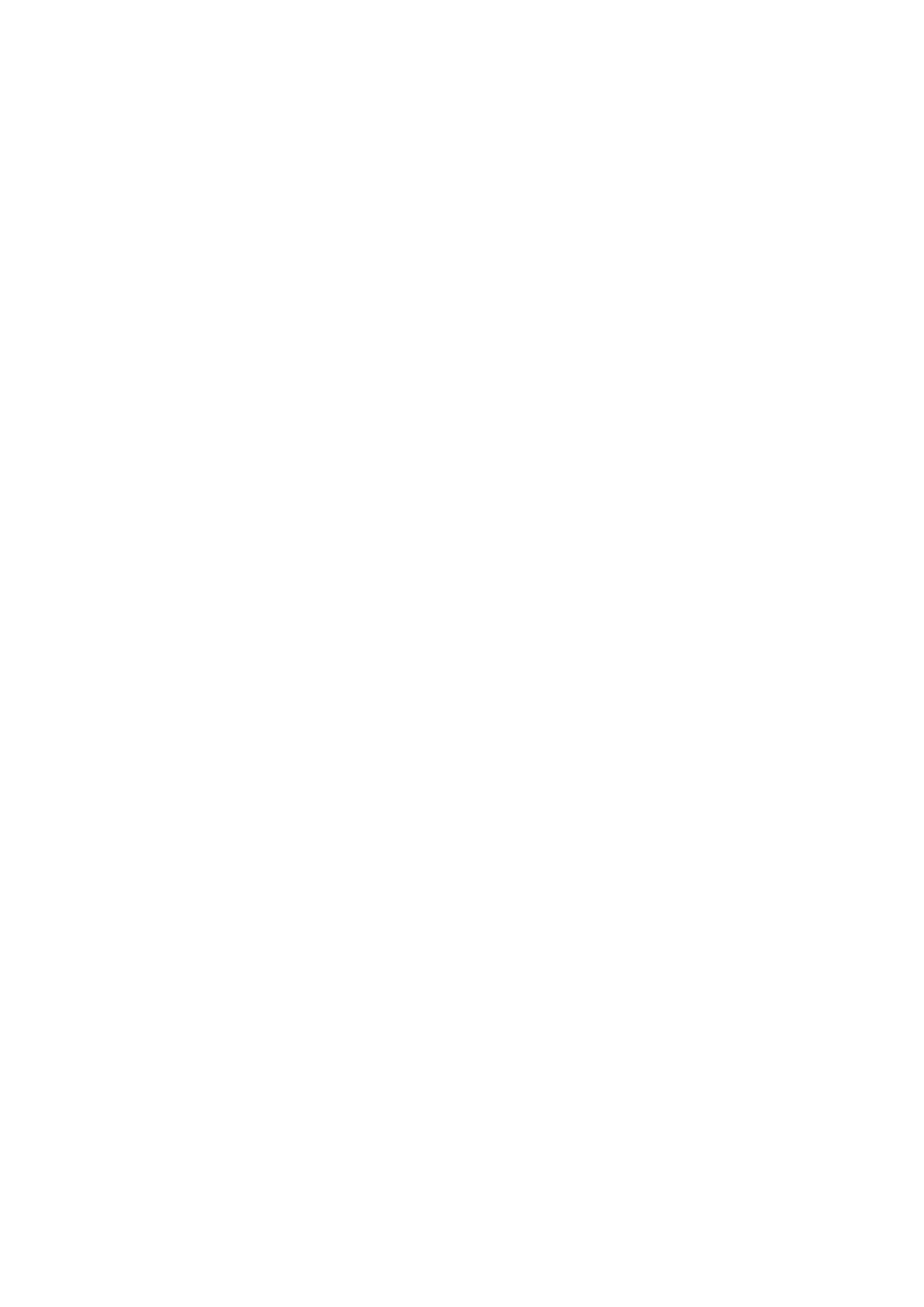## **Infrastructure, Planning and Natural Resources Committee**

| <b>Chair</b><br>Mr Jim Pearce MP, Member for Mirani |                                                                                                                           |  |
|-----------------------------------------------------|---------------------------------------------------------------------------------------------------------------------------|--|
| <b>Deputy Chair</b>                                 | Dr Mark Robinson MP, Member for Cleveland                                                                                 |  |
| <b>Members</b>                                      | Mr Craig Crawford MP, Member for Barron River                                                                             |  |
|                                                     | Mr Michael Hart MP, Member for Burleigh                                                                                   |  |
|                                                     | Mr Shane Knuth MP, Member for Dalrymple                                                                                   |  |
|                                                     | Mrs Brittany Lauga MP, Member for Keppel                                                                                  |  |
| <b>Staff</b>                                        | Dr Jacqui Dewar, Research Director                                                                                        |  |
|                                                     | Ms Margaret Telford, Principal Research Officer                                                                           |  |
|                                                     | Ms Mary Westcott, Principal Research Officer                                                                              |  |
|                                                     | Ms Carla Campillo, Committee Support Officer                                                                              |  |
|                                                     | Ms Yasmin Ashburner, Acting Committee Support Officer                                                                     |  |
| <b>Contact details</b>                              | Infrastructure, Planning and Natural Resources Committee<br><b>Parliament House</b><br>George Street<br>Brisbane Qld 4000 |  |
| <b>Telephone</b>                                    | +61 7 3553 6621                                                                                                           |  |
| Fax                                                 | +61 7 3553 6699                                                                                                           |  |
| <b>Email</b>                                        | ipnrc@parliament.qld.gov.au                                                                                               |  |
| Web                                                 | www.parliament.qld.gov.au/ipnrc                                                                                           |  |

#### **Acknowledgements**

The committee acknowledges the assistance provided by the Department of Infrastructure, Local Government and Planning, the Department of State Development, the Department of Natural Resources and Mines, and the Department of Housing and Public Works in the course of the committee's inquiry into the Appropriation Bill 2016.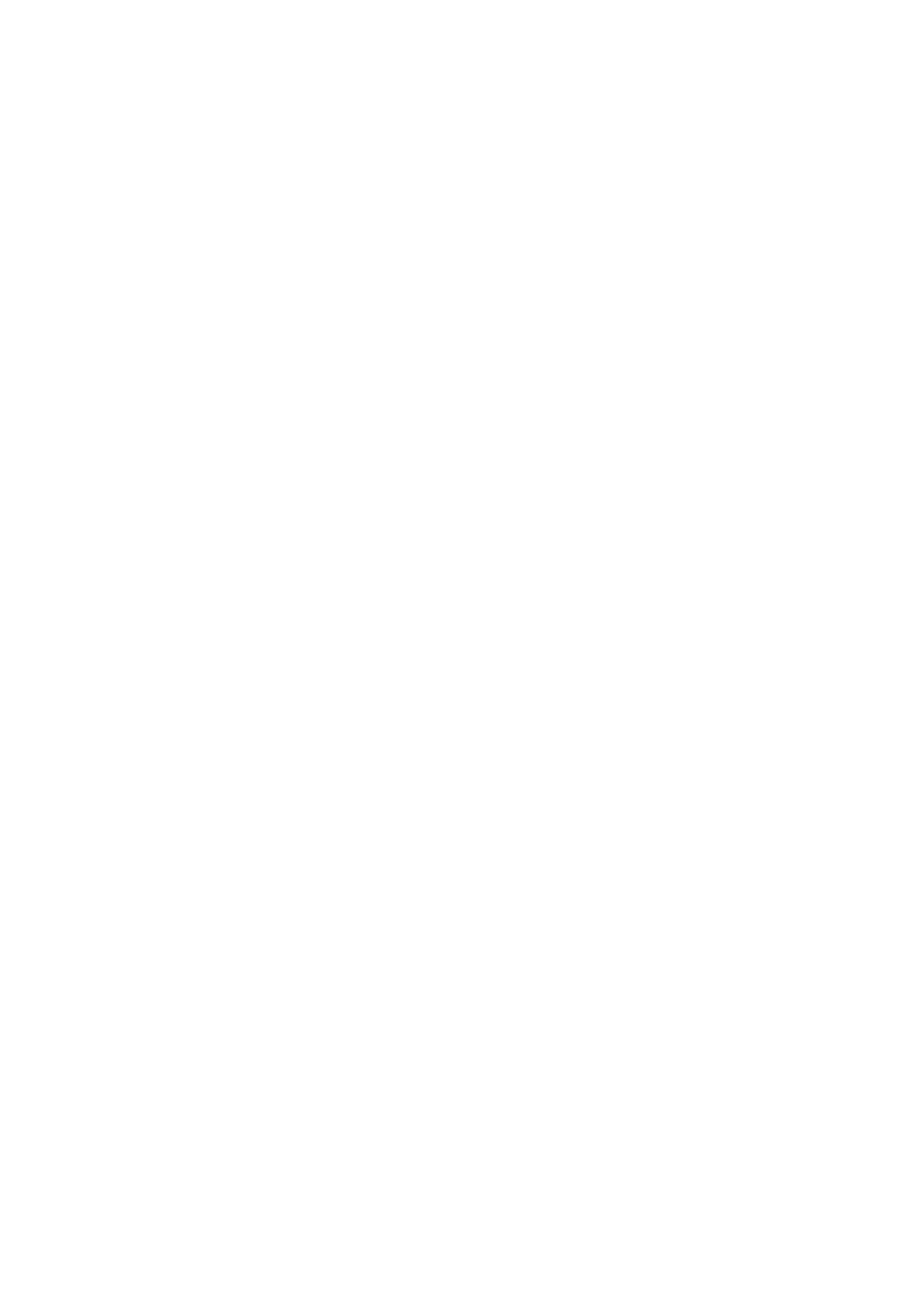## **Contents**

| 1.           |                                                                                                |       |  |  |
|--------------|------------------------------------------------------------------------------------------------|-------|--|--|
|              |                                                                                                |       |  |  |
|              |                                                                                                |       |  |  |
|              |                                                                                                |       |  |  |
|              |                                                                                                |       |  |  |
| 2.           |                                                                                                |       |  |  |
| 3.           | Deputy Premier and Minister for Infrastructure, Local Government and Planning and Minister for |       |  |  |
|              |                                                                                                |       |  |  |
|              |                                                                                                | 3.1.1 |  |  |
|              |                                                                                                | 3.1.2 |  |  |
|              |                                                                                                | 3.1.3 |  |  |
| $\mathbf{4}$ |                                                                                                |       |  |  |
|              |                                                                                                |       |  |  |
|              |                                                                                                | 4.1.1 |  |  |
|              |                                                                                                |       |  |  |
|              |                                                                                                | 4.2.1 |  |  |
|              |                                                                                                | 4.2.2 |  |  |
| 5.           |                                                                                                |       |  |  |
|              |                                                                                                |       |  |  |
|              |                                                                                                | 5.1.1 |  |  |
|              |                                                                                                | 5.1.2 |  |  |
|              |                                                                                                | 5.1.3 |  |  |
|              |                                                                                                |       |  |  |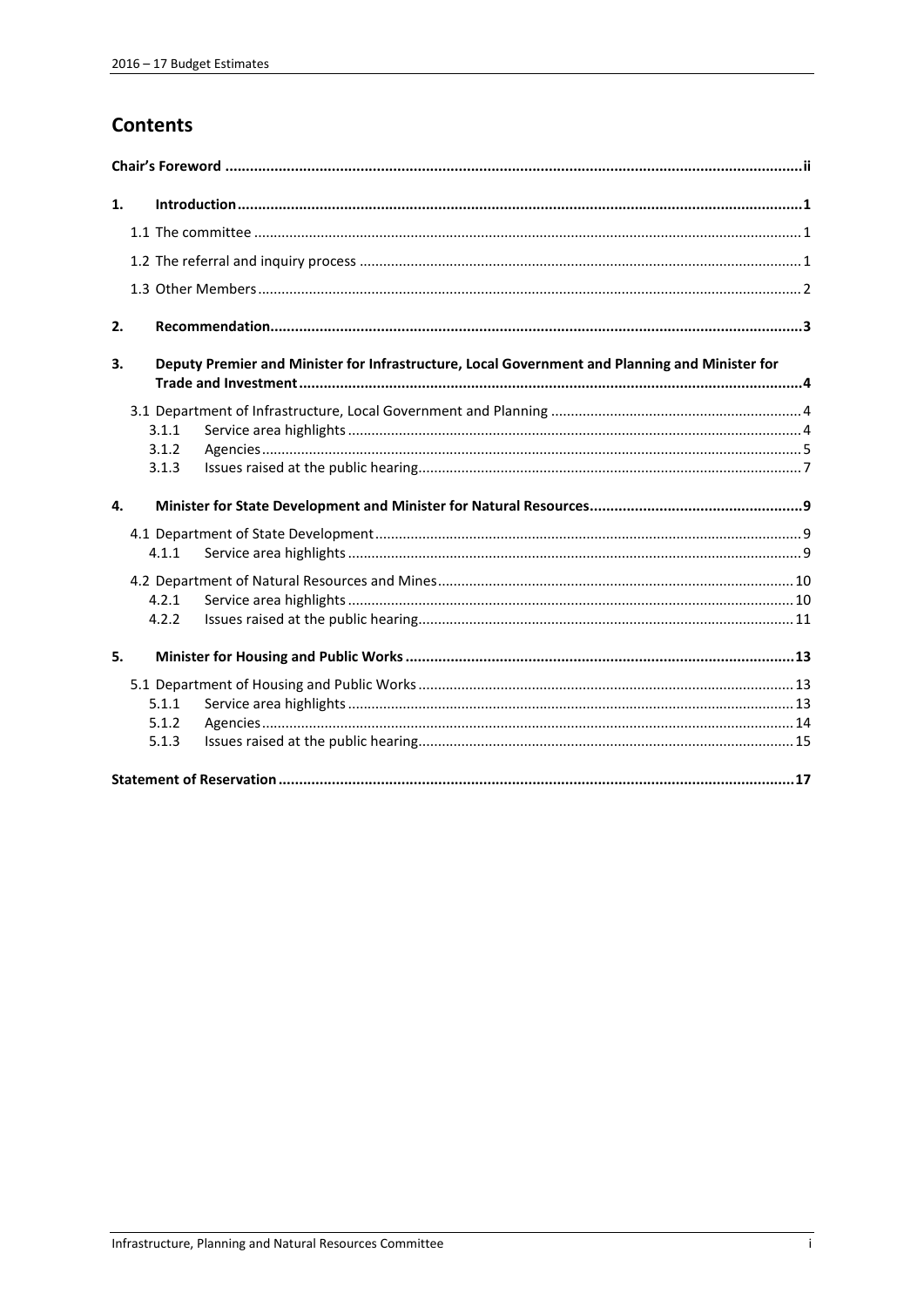## <span id="page-5-0"></span>**Chair's Foreword**

This report presents a summary of the Infrastructure, Planning and Natural Resource Committee's examination of the Budget Estimates for the 2016-17 financial year.

On behalf of the committee, I thank the Deputy Premier and Minister for Infrastructure, Local Government and Planning and Minister for Trade and Investment; the Minister for State Development and Minister for Natural Resources and Mines; and the Minister for Housing and Public Works and their departmental officers for their cooperation throughout the process. I also thank the Chief Executive Officers from the entities covered in the committee's portfolio for their cooperation throughout the process.

I would also like to thank the members of the committee, Hansard staff, the attendants and the secretariat.

I commend this report to the House.

Jim Pearce MP **Chair**

August 2016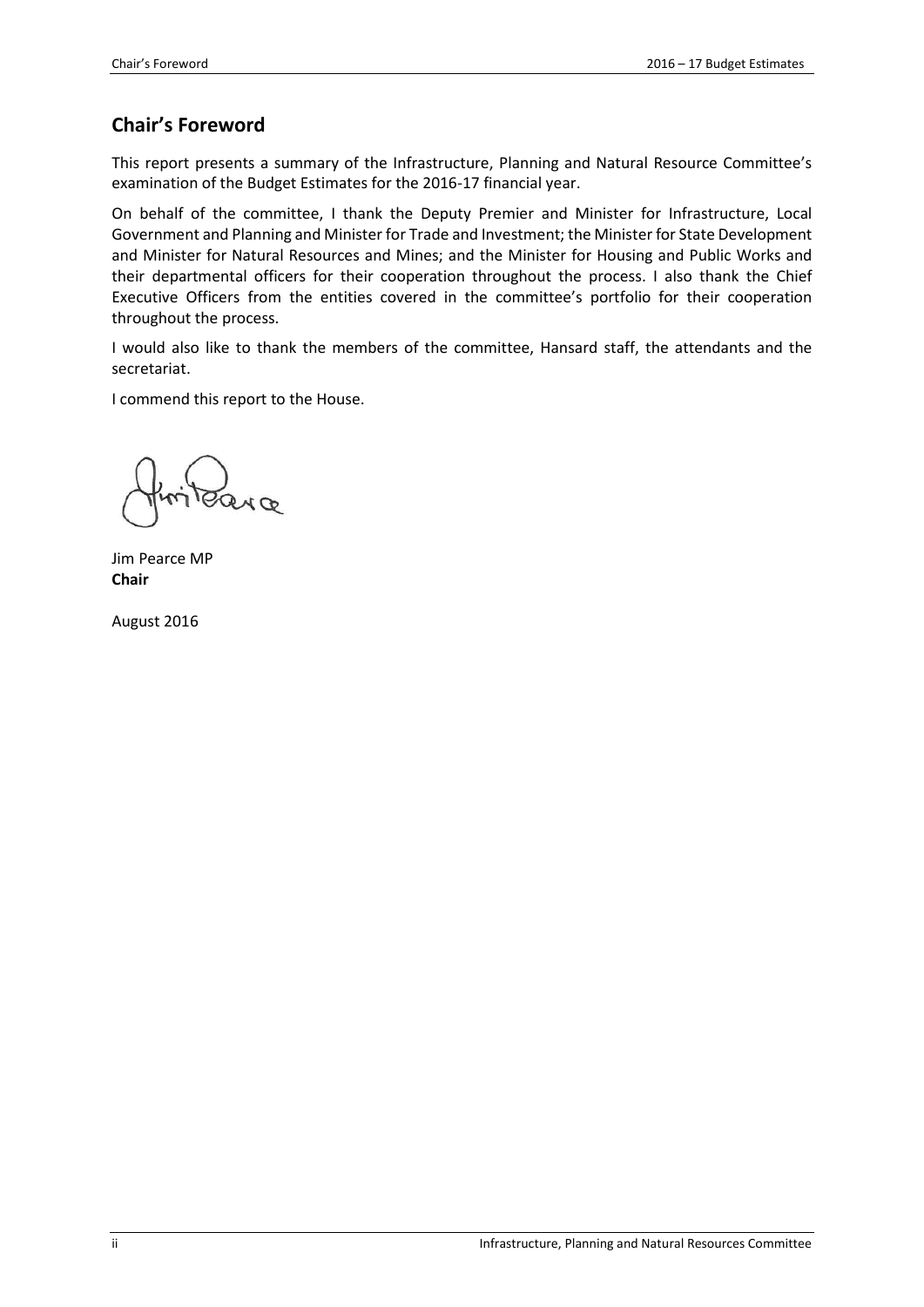## <span id="page-6-0"></span>**1. Introduction**

#### <span id="page-6-1"></span>*1.1 The committee*

The Infrastructure, Planning and Natural Resources Committee (the committee) is a portfolio committee of the Queensland Parliament established under the *Parliament of Queensland Act 2001* and the Standing Rules and Orders of the Legislative Assembly. [1](#page-6-3)

The committee's areas of responsibility are:

- infrastructure, local government and planning and trade and investment
- state development and natural resources and mines
- housing and public works.<sup>[2](#page-6-4)</sup>

#### <span id="page-6-2"></span>*1.2 The referral and inquiry process*

On 14 June 2016, the Appropriation Bill 2016 and the estimates for the committee's area of responsibility were referred to the committee for investigation and report.<sup>[3](#page-6-5)</sup>

On 20 July 2016, the committee conducted a public hearing and took evidence about the proposed expenditure from the Deputy Premier and Minister for Infrastructure, Local Government and Planning and Minister for Trade and Investment; the Minister for State Development and the Minister for Natural Resources and Mines; the Minister for Housing and Public Works; and other witnesses. A copy of the transcript of the Committee's hearing can be accessed at [http://www.parliament.qld.gov.au/work-of-assembly/sitting-dates/dates/2016/2016-07-20.](http://www.parliament.qld.gov.au/work-of-assembly/sitting-dates/dates/2016/2016-07-20)

Prior to the hearing, the committee put questions on notice to the Deputy Premier and Minister for Infrastructure, Local Government and Planning and Minister for Trade and Investment; the Minister for State Development and Minister for Natural Resources and Mines; and the Minister for Housing and Public Works. The questions, and the answers provided by the Ministers, are available at [http://www.parliament.qld.gov.au/work-of-committees/committees/IPNRC/inquiries/current](http://www.parliament.qld.gov.au/work-of-committees/committees/IPNRC/inquiries/current-inquiries/Estimates2016)[inquiries/Estimates2016.](http://www.parliament.qld.gov.au/work-of-committees/committees/IPNRC/inquiries/current-inquiries/Estimates2016)

The committee considered the estimates referred to it by using information contained in:

• budget papers

**.** 

- answers to pre-hearing and hearing questions taken on notice, and
- evidence provided at the hearing.

This report summarises the estimates referred to the committee and highlights some of the issues the committee examined.

Answers provided by the Ministers to the committee's pre-hearing questions on notice, documents tabled during the hearing, answers provided by Ministers to questions taken at the hearing, and

<span id="page-6-3"></span><sup>1</sup> *Parliament of Queensland Act 2001* (Qld), s 88 and Standing Order 194.

<span id="page-6-4"></span><sup>2</sup> Standing Rules and Orders, Schedule 6. The schedule provides that departments, statutory authorities, government owned corporations and other administrative units related to the relevant Minister's responsibilities regarding these areas are included.

<span id="page-6-5"></span><sup>3</sup> Queensland Parliament, Record of Proceedings, 14 June 2016, pp 2268-2277. Standing Order 177 provides for the automatic referral of the Annual Appropriation Bills to portfolio committees once the Bills have been read a second time.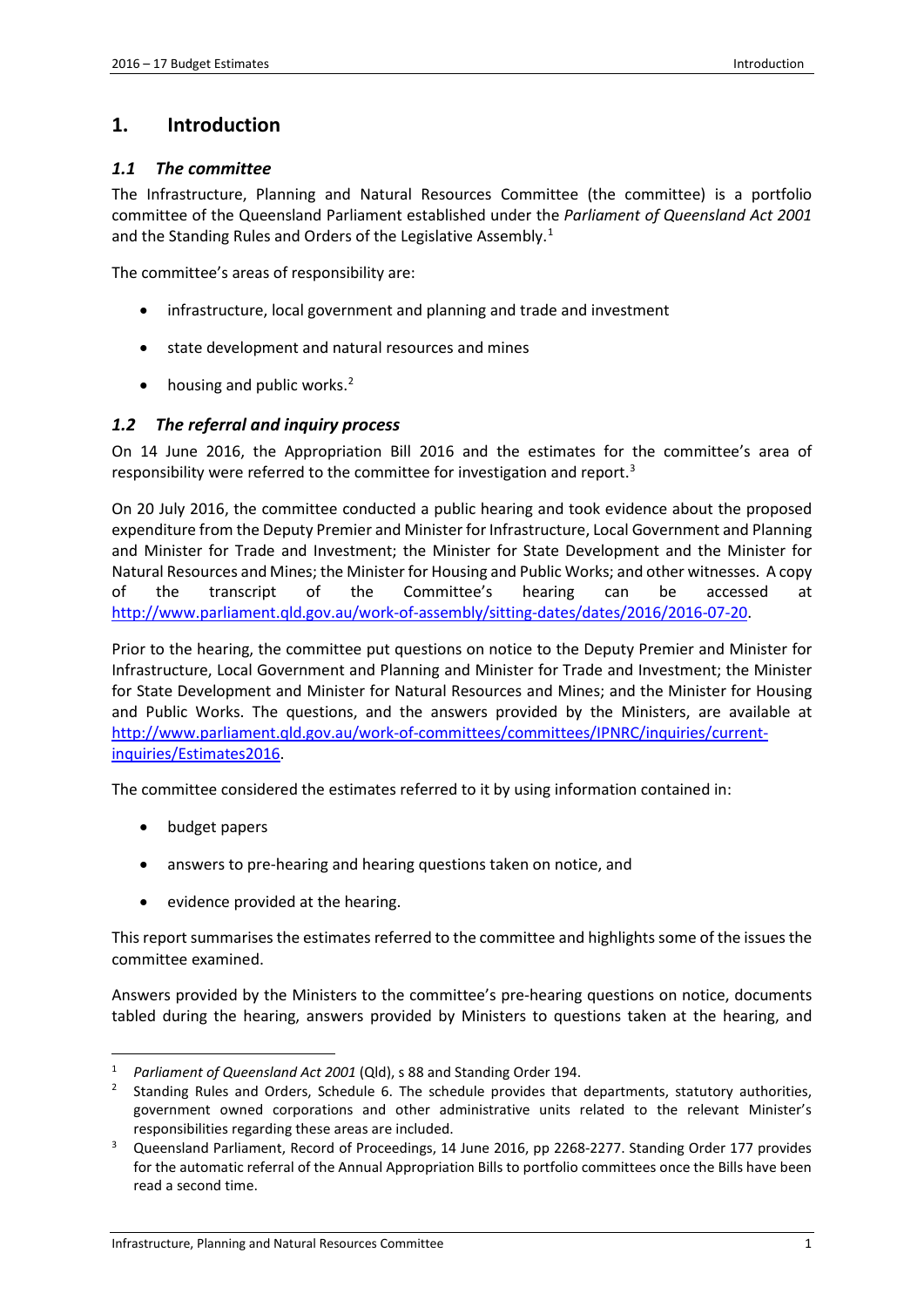minutes of the committee's meetings are included in a volume of additional information tabled with this report.

#### <span id="page-7-0"></span>*1.3 Other Members*

The committee gave leave for other Members of Parliament to ask questions at the hearing. The following Members asked questions at the committee's hearing:

- Mr Stephen Bennett, Member for Burnett
- Mrs Deb Frecklington, Deputy Leader of the Opposition and Member for Nanango
- Mr Andrew Cripps, Member for Hinchinbrook
- Mrs Jo-Ann Miller, Member for Bundamba
- Mr Andrew Powell, Member for Glass House
- Mr Rob Pyne, Member for Cairns
- Mr Ian Walker, Member for Mansfield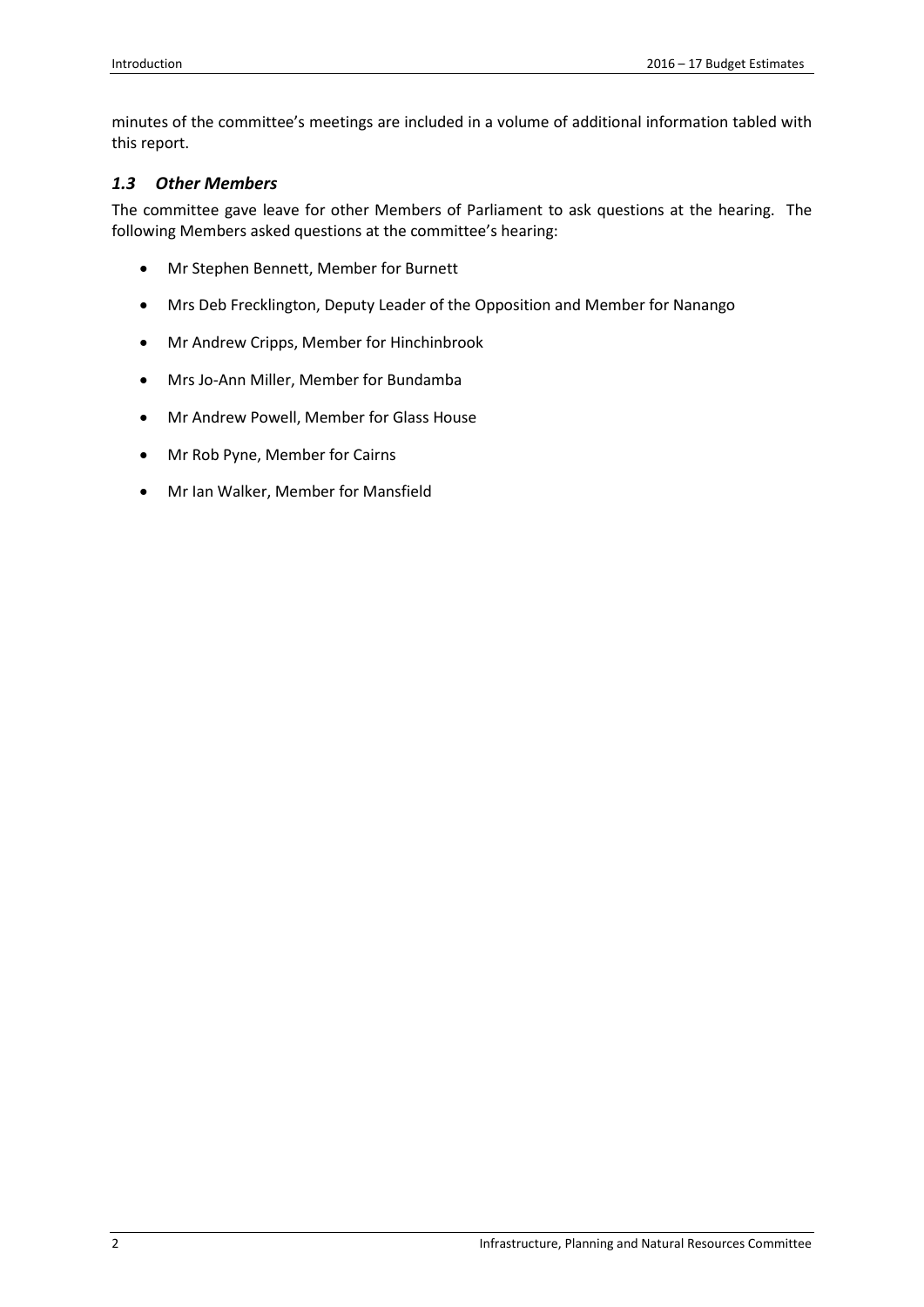### <span id="page-8-0"></span>**2. Recommendation**

Standing Order 187(1) requires the committee to state whether the proposed expenditures referred to it are agreed to.

#### **Recommendation 1**

The committee recommends that the proposed expenditures, as detailed in the Appropriation Bill 2016 for the committee's areas of responsibility, be agreed to by the Legislative Assembly without amendment.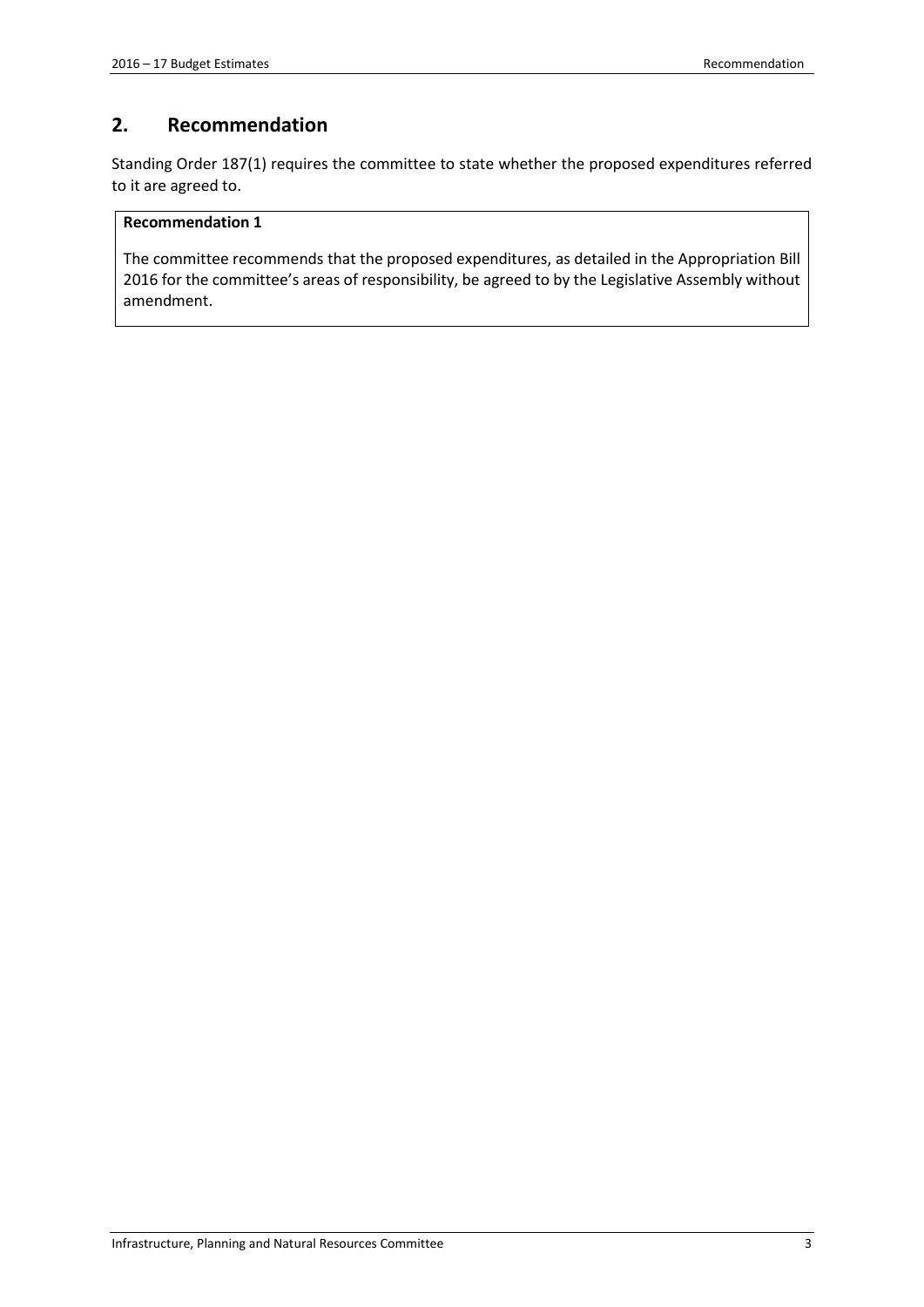## <span id="page-9-0"></span>**3. Deputy Premier and Minister for Infrastructure, Local Government and Planning and Minister for Trade and Investment**

The Deputy Premier and Minister for Infrastructure, Local Government and Planning and Minister for Trade and Investment has responsibility for the Department of Infrastructure, Local Government and Planning and a number of statutory authorities and a commercialised business unit.

## <span id="page-9-1"></span>*3.1 Department of Infrastructure, Local Government and Planning*

The Department of Infrastructure, Local Government and Planning (DILGP) has four service areas:

- Local Government
- Funding Programs and Community Initiatives
- Infrastructure Policy and Planning
- Better Planning for Queensland.<sup>[4](#page-9-3)</sup>

The following table shows the appropriations for DILGP for 2015-16 and 2016-17.

| <b>Appropriations</b> | <b>Budget</b><br>2015-2016<br>\$'000 | <b>Est. Actual</b><br>2015-2016<br>\$′000 | <b>Vote</b><br>2016-2017<br>\$'000 |
|-----------------------|--------------------------------------|-------------------------------------------|------------------------------------|
| Controlled Items      |                                      |                                           |                                    |
| departmental services | 302,837                              | 193,050                                   | 340,030                            |
| equity adjustment     | 36,550                               | 14,014                                    | 79,014                             |
| Administered Items    | 1,151,569                            | 746,592                                   | 877,379                            |
| Vote                  | 1,490,956                            | 953,656                                   | 1,296,423                          |

*Source*: Appropriation Bill 2016, Schedule 2, p 9.

#### <span id="page-9-2"></span>*3.1.1 Service area highlights*

2016-17 service area highlights identified by DILGP include:

- governance, fraud management and financial reporting training for local government staff
- reviewing the councillor conduct complaint process
- funding programs to support Indigenous councils
- coordinating and monitoring delivery of the \$2 billion State Infrastructure Fund
- monitoring and reporting on the delivery of the \$180 million Significant Regional Infrastructure Projects Program
- developing proposals that were identified through community consultation on the State Infrastructure Plan from a \$20 million fund allocated for Maturing the Infrastructure Pipeline Program

<span id="page-9-3"></span><sup>4</sup> Queensland Budget 2016-17, Department of Infrastructure, Local Government and Planning, *Service Delivery Statements*, p 1.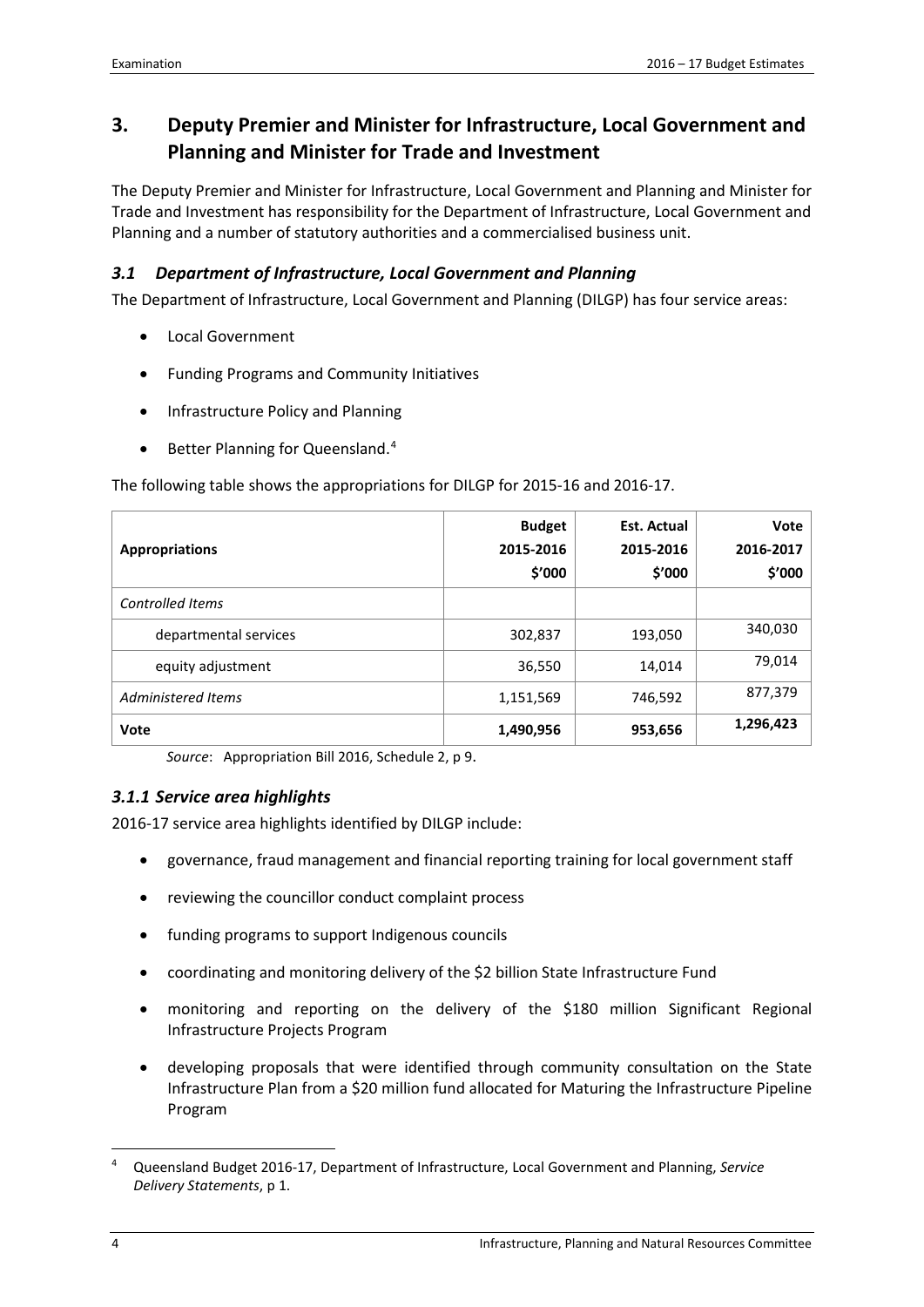- embedding the Infrastructure Portfolio Office functions across government to monitor the implementation of the State Infrastructure Plan, and drive infrastructure innovation and bestpractice across the Queensland Government
- developing and implement a value capture/sharing policy and alternative funding models that leverage investments more effectively
- completing the integrated review of the State Planning Policy, the State Development Assessment Provisions and the Planning Regulation to ensure these instruments are working effectively prior to the commencement of the *Planning Act 2016*
- producing a draft South East Queensland Regional Plan
- introducing a statewide development assessment framework to facilitate investment in wind farms to contribute to the Government's renewable energy objectives. [5](#page-10-1)

#### <span id="page-10-0"></span>*3.1.2 Agencies*

The Deputy Premier has ministerial responsibility for Building Queensland, the Queensland Reconstruction Authority, South Bank Corporation, Trade and Investment Queensland and Economic Development Queensland.

#### *Building Queensland*

Building Queensland was established on 3 December 2015.<sup>[6](#page-10-2)</sup> It provides independent expert advice to the State on matters relating to infrastructure in Queensland.<sup>[7](#page-10-3)</sup>

#### *Queensland Reconstruction Authority*

The Queensland Reconstruction Authority (QRA) was established in 2011.<sup>[8](#page-10-4)</sup> It coordinates and manages the rebuilding and recovery of communities affected by disasters, including the repair and rebuilding of community infrastructure and other property.[9](#page-10-5)

The QRA identified key priorities for 2016-17 which include:

- ensuring the ongoing delivery of Queensland's Natural Disaster Relief and Recovery Arrangements (NDRRA) reconstruction works arising from the 2015 and 2016 events, including the 2015 \$20 million Betterment Fund, allocated to local government authorities for assistance following Tropical Cyclone Marcia, to build infrastructure back to a more disasterresilient standard
- managing close-out, acquittal and Commonwealth reimbursement processes related to Queensland's natural disaster events for the relevant financial year/s

<span id="page-10-1"></span><sup>5</sup> Queensland Budget 2016-17, Department of Infrastructure, Local Government and Planning, *Service Delivery Statements*, pp 4, 7, 9, 11.  $\overline{\phantom{a}}$ 

<span id="page-10-2"></span><sup>6</sup> Queensland Budget 2016-17, Department of Infrastructure, Local Government and Planning, *Service Delivery Statements*, p 33.

<span id="page-10-3"></span><sup>7</sup> *Building Queensland Act 2015*, s 3.

<span id="page-10-4"></span><sup>8</sup> *Queensland Reconstruction Authority Act 2011*. In 2015, it became a permanent Queensland Government agency: *Local Government and Other Legislation Amendment Act 2015*, s 25.

<span id="page-10-5"></span><sup>9</sup> *Queensland Reconstruction Authority Act 2011*, s 3(a).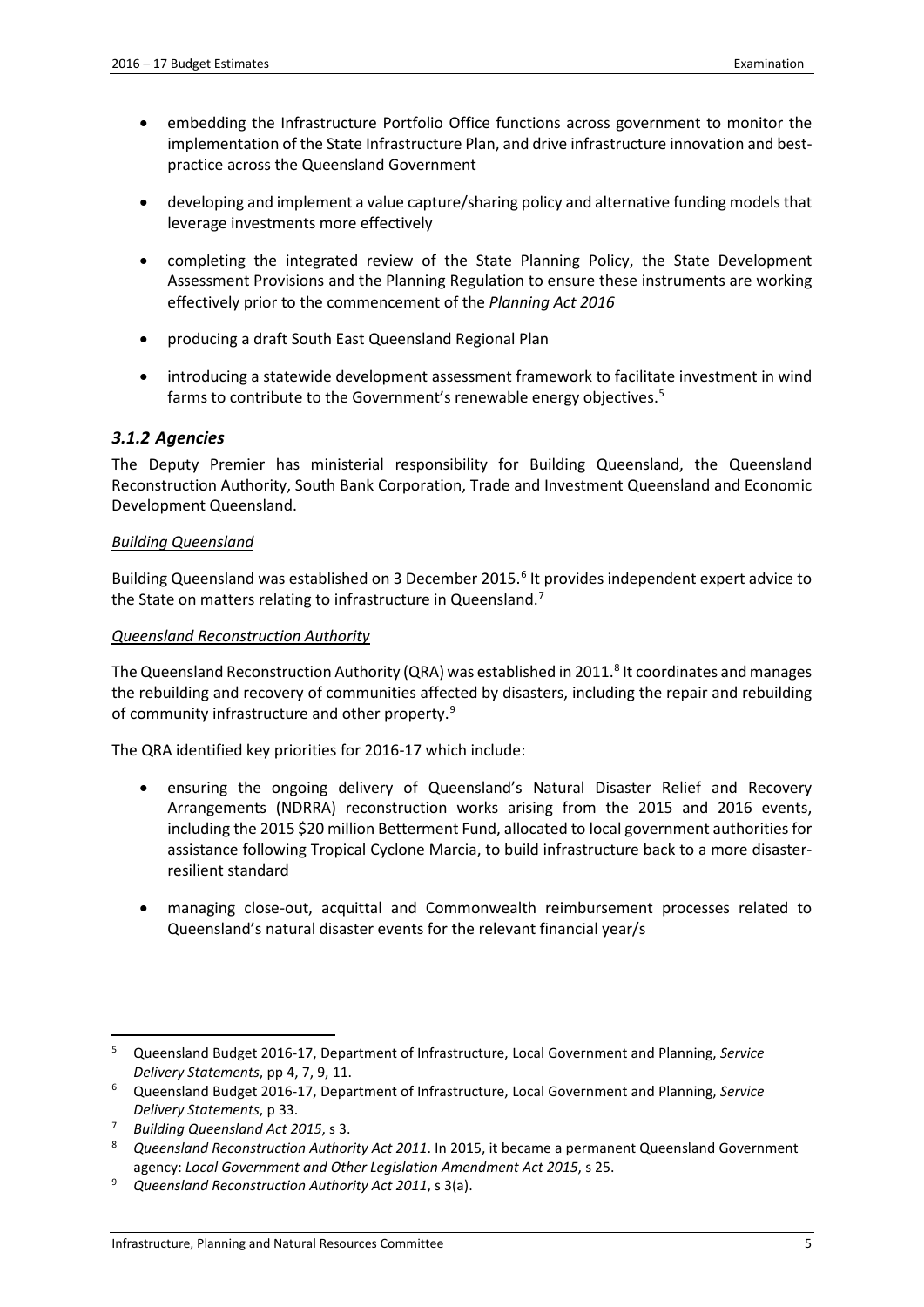• leading ongoing development of Queensland's flood risk management policy and work with local governments to implement recommendations of the Queensland Floods Commission of Inquiry and the 2015 Flood Warning Gauge Network Review.[10](#page-11-0)

#### *South Bank Corporation*

South Bank Corporation has responsibility for, amongst other things, ownership and management of:

- the Brisbane Convention and Exhibition Centre
- the Parklands car park
- retail and short term commercial leasing and retail marketing
- road and footpath ownership and management
- statutory planning for the Corporation area and planning assessment for the Southpoint development.<sup>[11](#page-11-1)</sup>

#### *Trade and Investment Queensland*

Trade and Investment Queensland (TIQ) has functions which include facilitating, encouraging, promoting, identifying, attracting and developing trade and investment opportunities.<sup>[12](#page-11-2)</sup>

TIQ's plans for 2016-17 include:

- collaborating with other state government agencies in attracting foreign investment in Queensland
- working with other government agencies to position Queensland globally as a leader in a number of industries, with a particular focus on international education, biofuels, agriculture, mining technology, energy and resources, life sciences, medical technology and creative industries
- promoting Queensland as a preferred destination in Australia for business and skilled migrants.<sup>[13](#page-11-3)</sup>

#### *Economic Development Queensland*

Economic Development Queensland is a commercialised business unit of the department. It is a specialist land use planning and property development unit which facilitates economic development and development for community purposes. [14](#page-11-4)

Amongst the projects EDQ identified to be delivered or facilitated by EDQ in 2016-17 are:

**.** 

<span id="page-11-0"></span><sup>10</sup> Queensland Budget 2016-17, Department of Infrastructure, Local Government and Planning, *Service Delivery Statements*, pp 34-35.

<span id="page-11-1"></span><sup>11</sup> Queensland Budget 2016-17, Department of Infrastructure, Local Government and Planning, *Service Delivery Statements*, p 42.

<span id="page-11-2"></span><sup>12</sup> *Trade and Investment Queensland Act 2013*, s 10.

<span id="page-11-3"></span><sup>13</sup> Queensland Budget 2016-17, Department of Infrastructure, Local Government and Planning, *Service Delivery Statements*, p 48.

<span id="page-11-4"></span><sup>14</sup> Queensland Budget 2016-17, Department of Infrastructure, Local Government and Planning, *Service Delivery Statements*, p 60.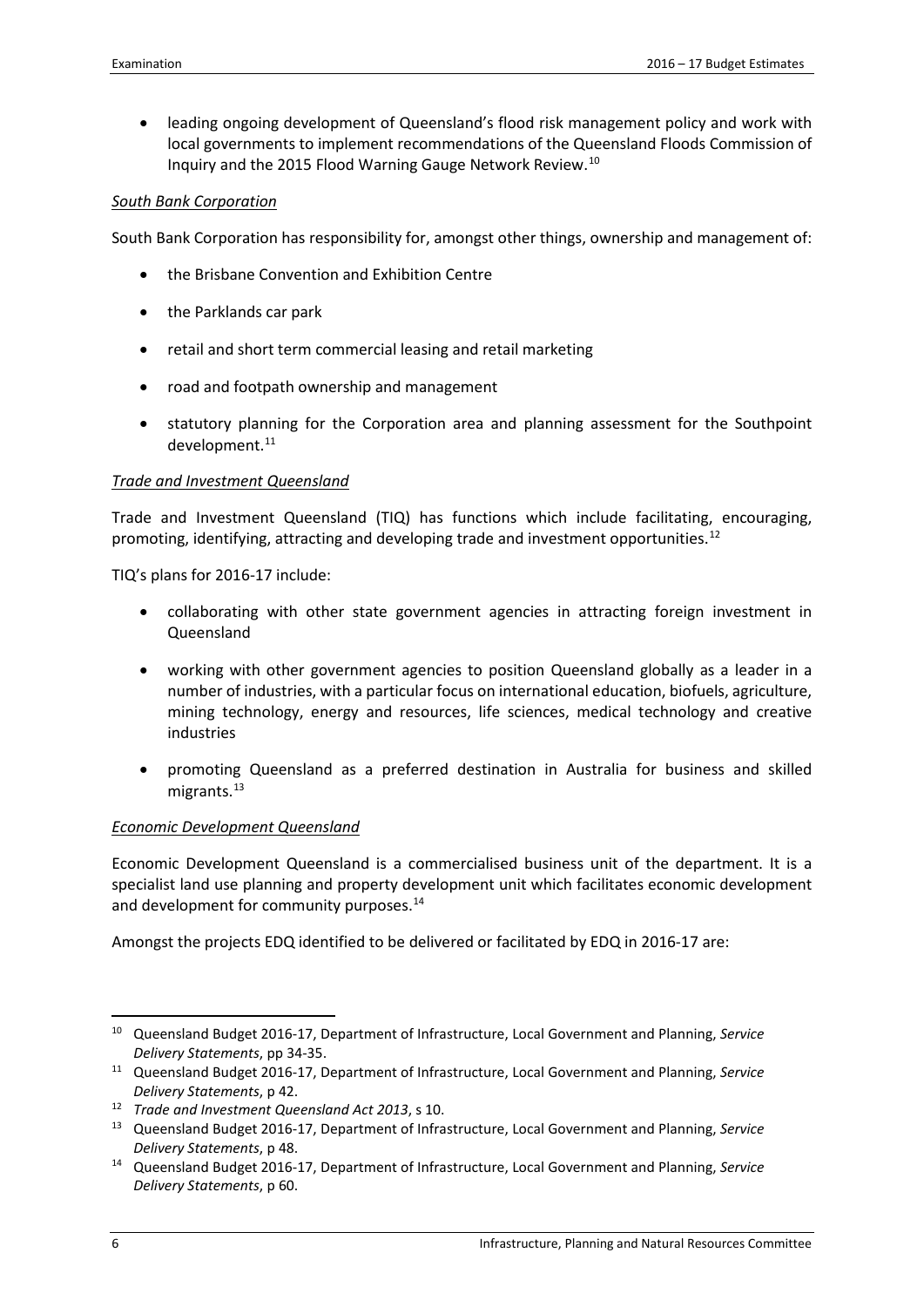- completing construction and releasing the 10-lot final stage of the Crestmead Industrial Estate to help generate investment and support jobs in the Crestmead, Browns Plains and Marsden areas
- further developing the urban renewal project at Northshore Hamilton, including the opening of a new public park and commencement of over \$50 million of public infrastructure works
- commencing over \$30 million of public infrastructure works at Yeerongpilly Green in Brisbane
- executing the Infrastructure Agreement with Unity Water to further enable development within the Caloundra South PDA and resolving infrastructure funding options for the Yarrabilba and Greater Flagstone PDAs.[15](#page-12-1)

#### <span id="page-12-0"></span>*3.1.3 Issues raised at the public hearing*

Issues raised by the committee at the public hearing included:

- Cross River Rail rolling stock and business case
- State Infrastructure Fund
- councillor conduct complaints
- capital works program
- Significant Regional Infrastructure Projects Program
- TIQ assistance to the Queensland dairy industry
- State Infrastructure Plan
- value capture
- transparency and accountability in local government
- Townsville Eastern Access Rail Corridor
- Economic Development Queensland
- Springvale Station
- city deals

- TIQ offices in Singapore and Chengdu, China
- Building Queensland
- Queensland as a study destination
- South East Queensland Regional Plan
- Better Planning for Queensland

<span id="page-12-1"></span><sup>15</sup> Queensland Budget 2016-17, Department of Infrastructure, Local Government and Planning, *Service Delivery Statements*, p 60.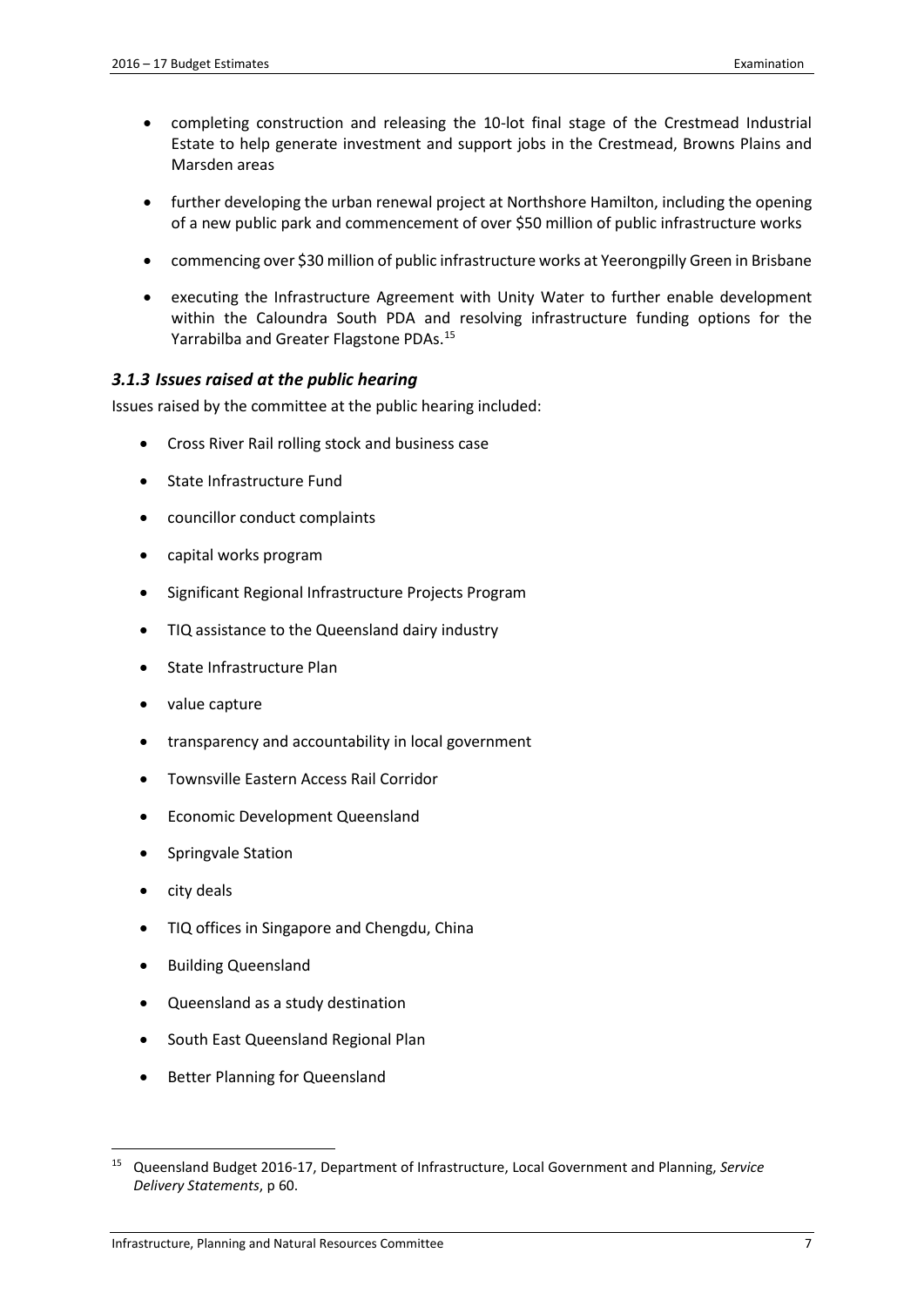- council controlled entities
- trade and investment missions
- a regional plan for North Queensland
- infrastructure charges
- MyDAS
- TIQ chair
- tree clearing
- Quandamooka people
- 2014-15 NDRRA state claim
- Trade and Investment commissioner in China
- capital purchases
- thermal coal mines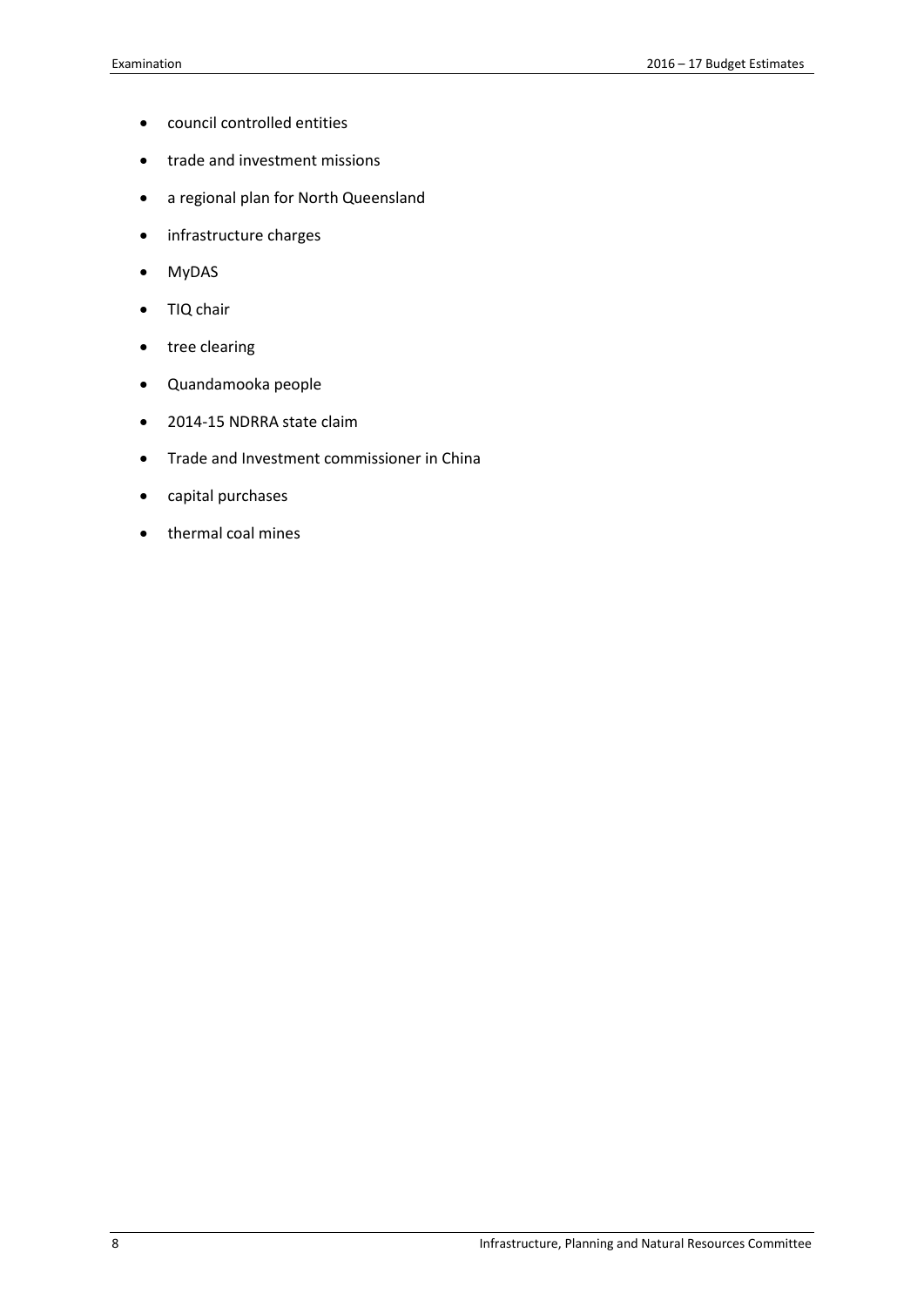## <span id="page-14-0"></span>**4. Minister for State Development and Minister for Natural Resources**

The Minister for State Development and Minister for Natural Resources has responsibility for the Department of State Development and the Department of Natural Resources and Mines.

#### <span id="page-14-1"></span>*4.1 Department of State Development*

The Department of State Development (DSD) has two service areas:

- Driving Enterprise Development, Economic Development, Economic Growth and Job Creation
- Assessing, Approving, Facilitating and Delivering Major Projects.<sup>[16](#page-14-3)</sup>

The following table shows the appropriations for DSD for 2015-16 and 2016-17.

| <b>Appropriations</b>     | <b>Budget</b><br>2015-2016<br>\$'000 | <b>Est. Actual</b><br>2015-2016<br>\$'000 | Vote<br>2016-2017<br>\$'000 |
|---------------------------|--------------------------------------|-------------------------------------------|-----------------------------|
| Controlled Items          |                                      |                                           |                             |
| departmental services     | 394,882                              | 140,630                                   | 310,513                     |
| equity adjustment         | (47,009)                             | (27, 341)                                 | 6,355                       |
| <b>Administered Items</b> | 2,500                                | 2,500                                     | 2,500                       |
| Vote                      | 350,373                              | 115,789                                   | 319,368                     |

*Source*: Appropriation Bill 2016, Schedule 2, p 11.

#### <span id="page-14-2"></span>*4.1.1 Service area highlights*

2016-17 service area highlights identified by DSD include:

- developing 10-year roadmaps and action plans for the growth of emerging and priority sectors with global growth potential as part of the Advance Queensland program
- leading delivery of actions under the Biofutures Roadmap
- delivering critical infrastructure through the Queensland Government's Regional Infrastructure Fund, Building our Regions
- developing regional Economic Future Plans
- leading investigations and planning for the creation of State Development Areas for placement of particular industries, and water supply investigations and facilitation of private sector common-user infrastructure projects to support key industries
- finalising the North Stradbroke Island Economic Transition Strategy
- continuing the preliminary site investigations for Queen's Wharf Brisbane so as to deliver vacant possession to the proponent on 1 January 2017

<span id="page-14-3"></span><sup>16</sup> Queensland Budget 2016-17, Department of State Development, *Service Delivery Statements*, p 1.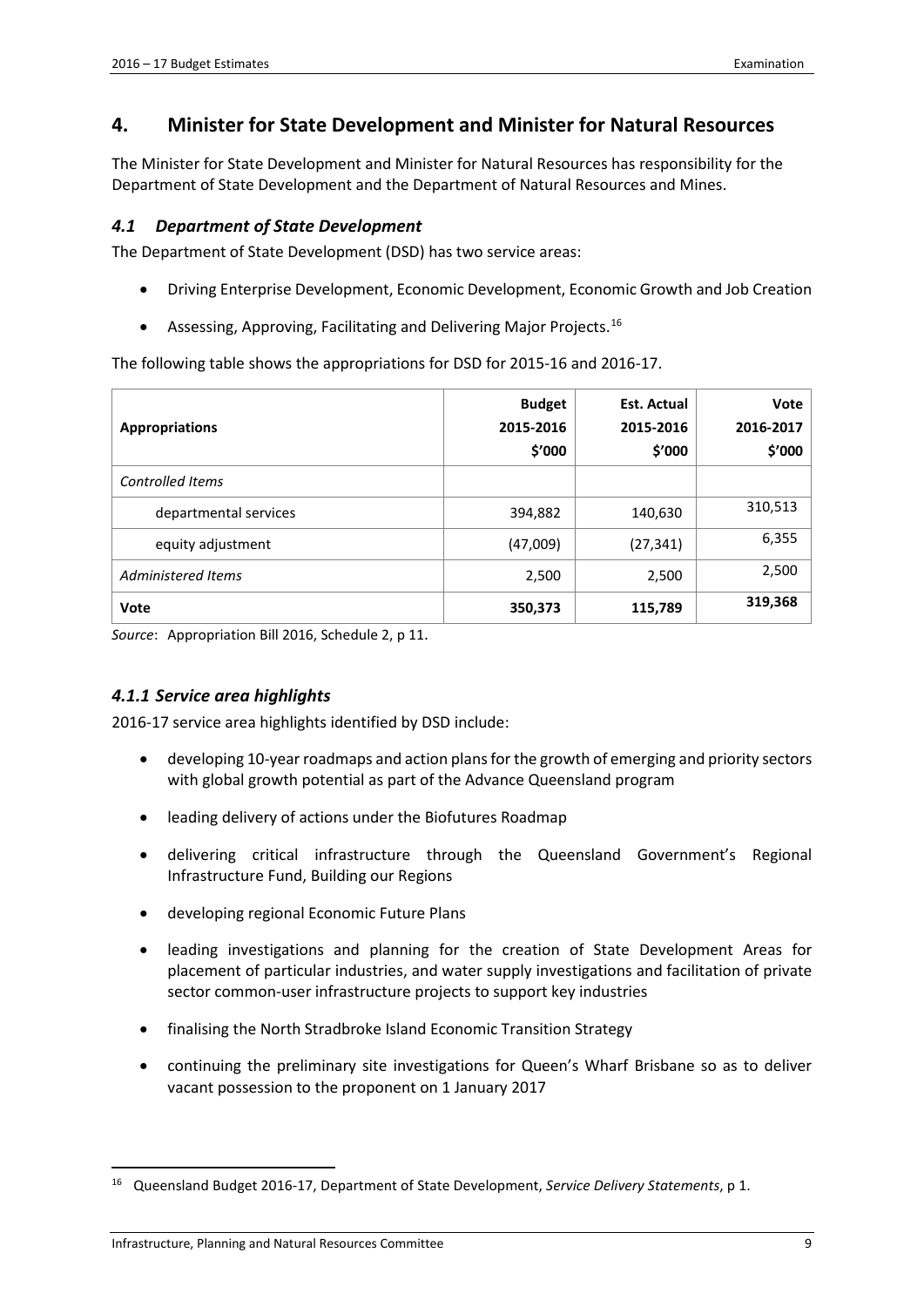- completing the construction of the Gold Coast 2018 Commonwealth Games sporting venues and continue development of the Gold Coast 2018 Commonwealth Games village
- supporting the development and implementation of the legislative and policy framework to manage the social and economic impacts of fly-in fly-out work practices in regional resource communities
- progressing funding discussions for the North Queensland stadium with the Australian Government, Townsville City Council, the National Rugby League and other potential contributors
- completing the construction of the \$18 million Bundaberg Gas Pipeline.<sup>17</sup>

#### <span id="page-15-0"></span>*4.2 Department of Natural Resources and Mines*

The Department of Natural Resources and Mines (DNRM) has two service areas:

- Natural Resource Management
- Minerals and Energy Resources.<sup>[18](#page-15-3)</sup>

The following table shows the appropriations for DNRM for 2015-16 and 2016-17.

| <b>Appropriations</b>   | <b>Budget</b><br>2015-2016<br>\$'000 | <b>Est. Actual</b><br>2015-2016<br>\$′000 | Vote<br>2016-2017<br>\$'000 |
|-------------------------|--------------------------------------|-------------------------------------------|-----------------------------|
| <b>Controlled Items</b> |                                      |                                           |                             |
| departmental services   | 321,291                              | 327,612                                   | 331,831                     |
| equity adjustment       | 10,051                               | 2,968                                     | (2,783)                     |
| Administered Items      | 1,100                                | 1,100                                     | 1,300                       |
| Vote                    | 332,442                              | 331,680                                   | 330,348                     |

<span id="page-15-1"></span>*Source*: Appropriation Bill 2016, Schedule 2, p 10.

#### *4.2.1 Service area highlights*

2016-17 service area highlights identified by DNRM include:

- developing a new legislative management framework for managing travelling stock and grazing on Queensland's stock route and road network
- continuing water planning activities including:
	- o putting in place a water allocation and management framework for Cape York
	- o implementing the Murray-Darling Basin Plan for Queensland's basin catchments in the Moonie
	- o replacing the Great Artesian Basin water planning instruments

<span id="page-15-2"></span><sup>17</sup> Queensland Budget 2016-17, Department of State Development, *Service Delivery Statements*, pp 3, 4, 6.

<span id="page-15-3"></span><sup>18</sup> Queensland Budget 2016-17, Department of Natural Resources and Mines, *Service Delivery Statements*, p 1.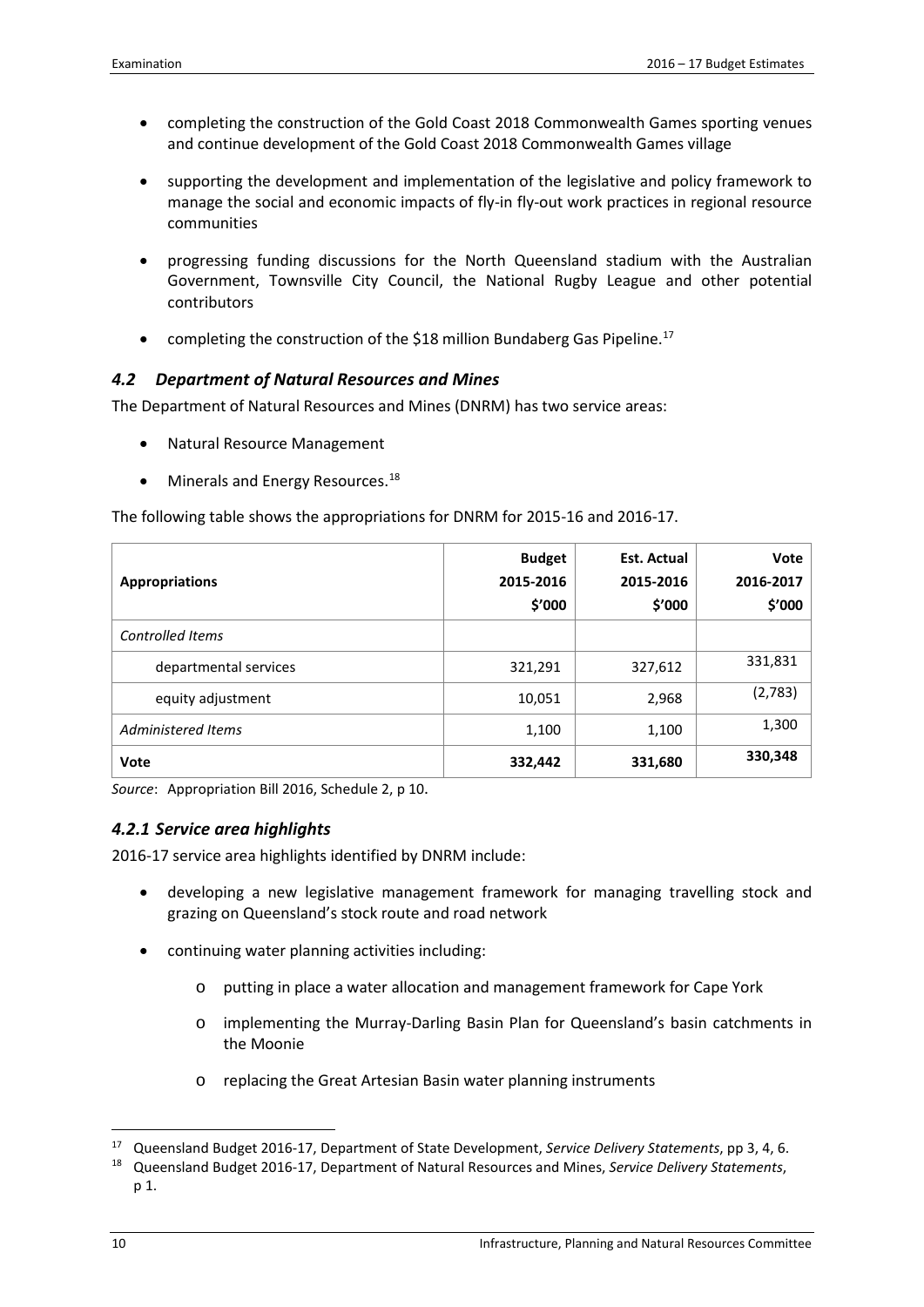- o initiating release of unallocated water in the Fitzroy Basin to provide for regional economic growth in the agricultural sector
- releasing Queensland Globe 2.0 and QImagery
- appointing a Resource Investment Commissioner
- developing an economic blueprint for the North-West Queensland Minerals Province
- developing a Gas (Supply and Demand) Action Plan
- reducing the number of registered abandoned mines
- completing the review of the respiratory component of the Coal Mine Workers' Health Scheme
- engaging with the Council of Australian Governments to harmonise explosives laws and undertake Queensland legislative amendments to improve explosives security and safety.<sup>[19](#page-16-1)</sup>

#### <span id="page-16-0"></span>*4.2.2 Issues raised at the public hearing*

Issues raised by the committee in relation at the public hearing included:

- 2018 Gold Coast Commonwealth Games venues
- Townsville Stadium
- job creation
- North Stradbroke Island Economic Transition Strategy
- Big Rocks project
- investment in regional communities
- Carmichael rail and coal project
- biofuels
- renewable energy projects
- Building our Regions
- departmental employees
- Hells Gate Dam
- fly-in fly-out work practices
- Queen's Wharf Brisbane
- coal workers' pneumoconiosis
- Mines Inspectorate

<span id="page-16-1"></span><sup>19</sup> Queensland Budget 2016-17, Department of Natural Resources and Mines, *Service Delivery Statements*, pp 3, 5.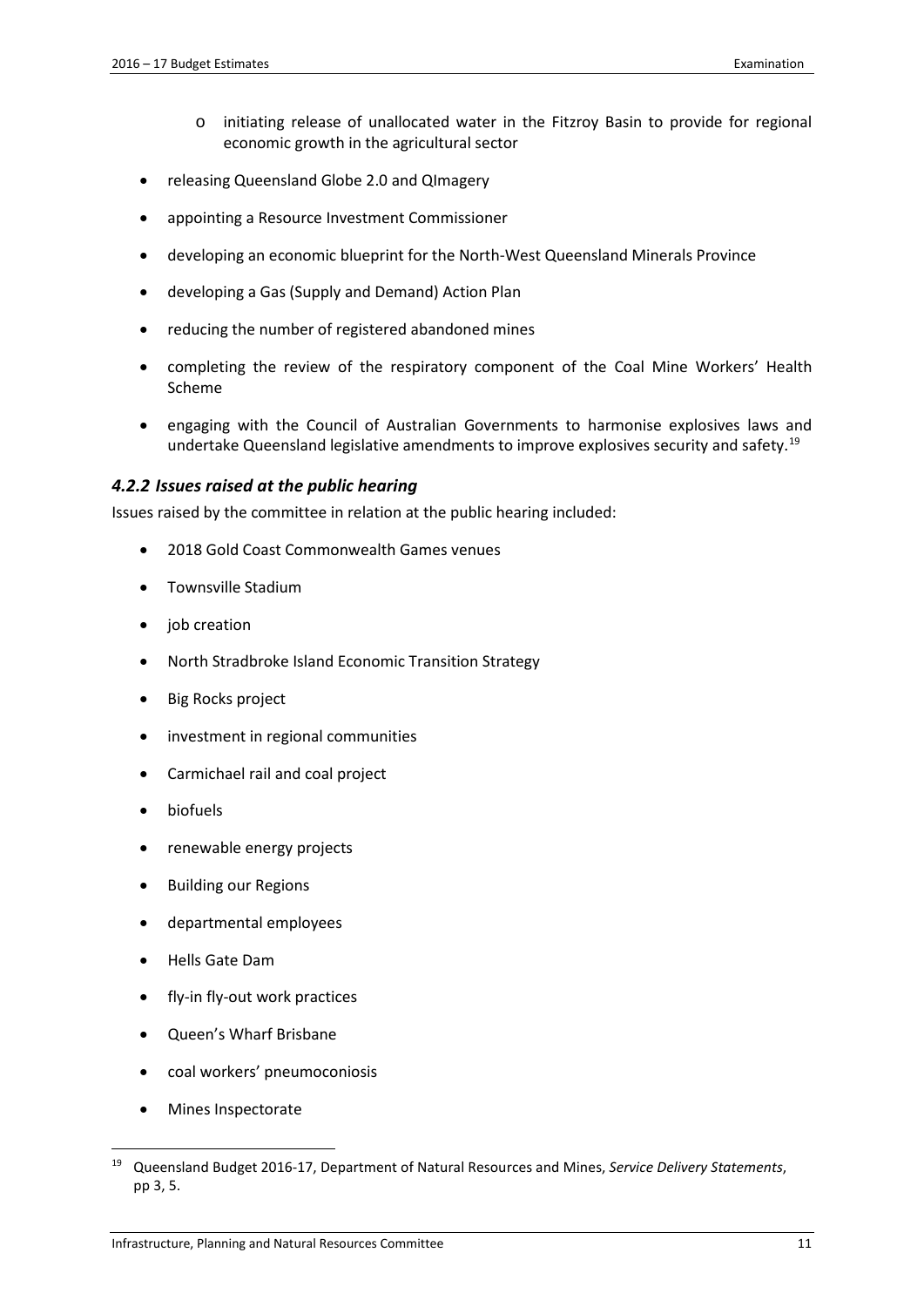- assistance for mining and exploration companies
- high resolution satellite imagery
- Land Court
- ethanol plants
- Collingwood Park mine subsidence
- release of unallocated water
- complaints relating to on-ground impacts of resource development
- Etheridge Integrated Agriculture Project
- vegetation management
- Great Artesian Basin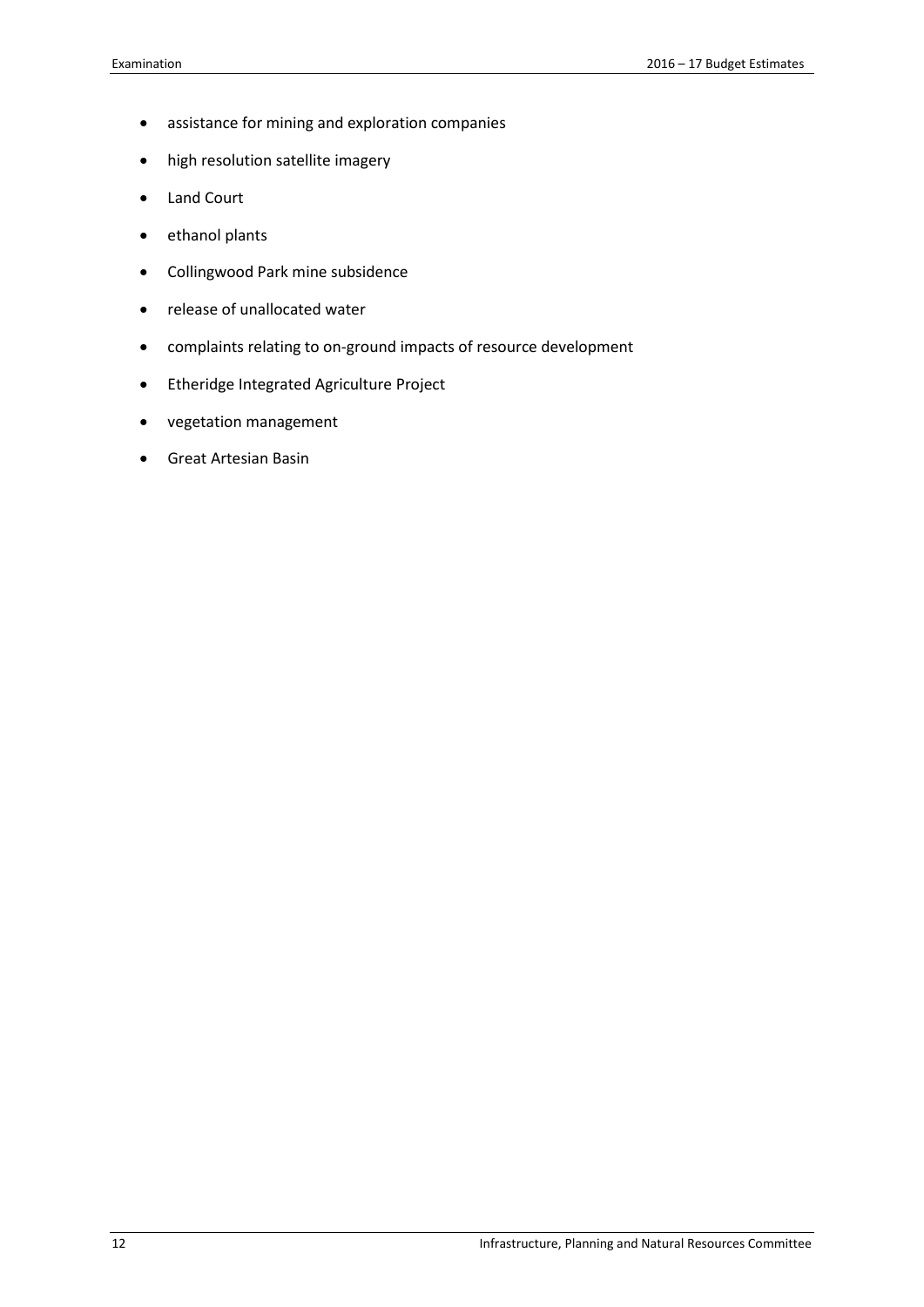## <span id="page-18-0"></span>**5. Minister for Housing and Public Works**

The Minister for Housing and Public Works has responsibility for the Department of Housing and Public Works, two statutory bodies and two commercialised business units.

#### <span id="page-18-1"></span>*5.1 Department of Housing and Public Works*

The Department of Housing and Public Works (DHPW) has three service areas:

- Housing Services
- Government Accommodation and Building Policy Services
- Procurement Services.<sup>[20](#page-18-3)</sup>

The following table shows the appropriations for DHPW for 2015-16 and 2016-17.

| <b>Appropriations</b>     | <b>Budget</b><br>2015-2016<br>\$'000 | <b>Est. Actual</b><br>2015-2016<br>\$′000 | Vote<br>2016-2017<br>\$'000 |
|---------------------------|--------------------------------------|-------------------------------------------|-----------------------------|
| Controlled Items          |                                      |                                           |                             |
| departmental services     | 680,059                              | 600,213                                   | 757,704                     |
| equity adjustment         | 180,881                              | 42,669                                    | 259                         |
| <b>Administered Items</b> | 3,468                                | 2,455                                     | 3,553                       |
| Vote                      | 864,408                              | 645,337                                   | 761,516                     |

*Source*: Appropriation Bill 2016, Schedule 2, p 9.

#### <span id="page-18-2"></span>*5.1.1 Service area highlights*

2016-17 service area highlights identified by DPHW include:

- developing and implementing a new ten-year housing strategy for Queensland
- implementing the National Partnership on Remote Housing
- working with the Australian Government to support the provision of housing for people with disability
- growing and renewing the social and affordable housing portfolio
- implementing new smoke alarms requirements
- progressing necessary amendments to the *Retirement Villages Act 1999* and the *Manufactured Homes (Residential Parks) Act 2003* to improve consumer protection and increase understanding of rights and responsibilities
- implementing the Government's response to the *Not Now, Not Ever* report, including providing two additional shelters for women and children escaping violence

<span id="page-18-3"></span><sup>20</sup> Queensland Budget 2016-17, Department of Housing and Public Works, *Service Delivery Statements*, p 1.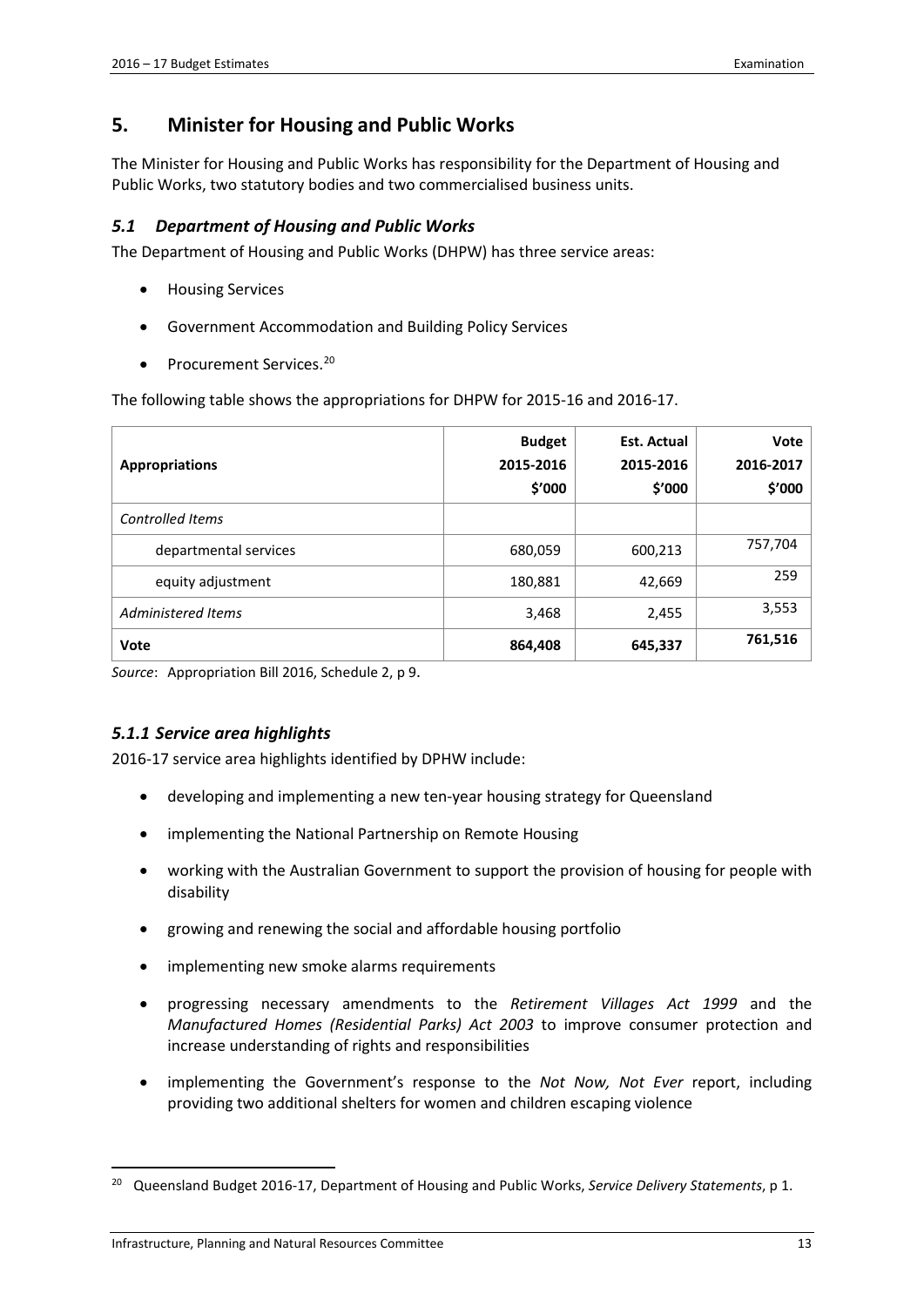- implementing reforms to the Home Warranty Insurance Scheme in partnership with the Queensland Building and Construction Commission
- developing and implementing a state-wide leasing agency support arrangement to streamline property inspection and maintenance services at tenant change-over times for government employee housing
- implementing recommendations from the Interdepartmental Committee Review of Queensland Government Procurement.<sup>[21](#page-19-1)</sup>

#### <span id="page-19-0"></span>*5.1.2 Agencies*

The Minister for Housing and Public Works has ministerial responsibility for the Queensland Building and Construction Commission, the Residential Tenancies Authority, Building and Asset Services and QFleet.<sup>[22](#page-19-2)</sup>

#### *Queensland Building and Construction Commission*

The Queensland Building and Construction Commission regulates the building industry in Queensland.<sup>[23](#page-19-3)</sup>

#### *Residential Tenancies Authority*

The Residential Tenancies Authority (RTA) administers the *Residential Tenancies and Rooming*  Accommodation Act 2008 (RTRA Act) which regulates the residential rental sector in Queensland.<sup>24</sup>

In 2016-17, the RTA intends, amongst other things, to:

- launch the myRTA client portal which will give clients fast and secure access to online bond management
- engage with the sector about the legislative review of the RTRA Act including public consultation on prescribing minimum standards.[25](#page-19-5)

#### *Building and Asset Services*

Building and Asset Services is involved in procurement and contract management of building, construction and maintenance services for the Queensland Government.[26](#page-19-6)

#### *QFleet*

**.** 

QFleet is the owner and manager of the Queensland Government's 9,800 passenger and light commercial vehicles.<sup>[27](#page-19-7)</sup>

<span id="page-19-1"></span><sup>21</sup> Queensland Budget 2016-17, Department of Housing and Public Works, *Service Delivery Statements*, pp 4, 5, 7, 9.

<span id="page-19-2"></span><sup>22</sup> Queensland Budget 2016-17, Department of Housing and Public Works, *Service Delivery Statements*, pp 1-  $\mathcal{P}$ 

<span id="page-19-3"></span><sup>23</sup> Queensland Building and Construction Commission, 'About us: overview':

[http://www.qbcc.qld.gov.au/about-us/overview.](http://www.qbcc.qld.gov.au/about-us/overview) All links in this report were accessed on 11 August 2016.

<span id="page-19-4"></span><sup>24</sup> Queensland Budget 2016-17, Department of Housing and Public Works, *Service Delivery Statements*, p 43.

<span id="page-19-5"></span><sup>25</sup> Queensland Budget 2016-17, Department of Housing and Public Works, *Service Delivery Statements*, p 43.

<span id="page-19-6"></span><sup>&</sup>lt;sup>26</sup> Department of Housing and Public Works, 'About us: Business areas - Building and Asset Services': [http://www.hpw.qld.gov.au/aboutus/BusinessAreas/PWAM/BuildingAssetServices/Pages/default.aspx.](http://www.hpw.qld.gov.au/aboutus/BusinessAreas/PWAM/BuildingAssetServices/Pages/default.aspx)

<span id="page-19-7"></span><sup>27</sup> Queensland Budget 2016-17, Department of Housing and Public Works, *Service Delivery Statements*, p 61.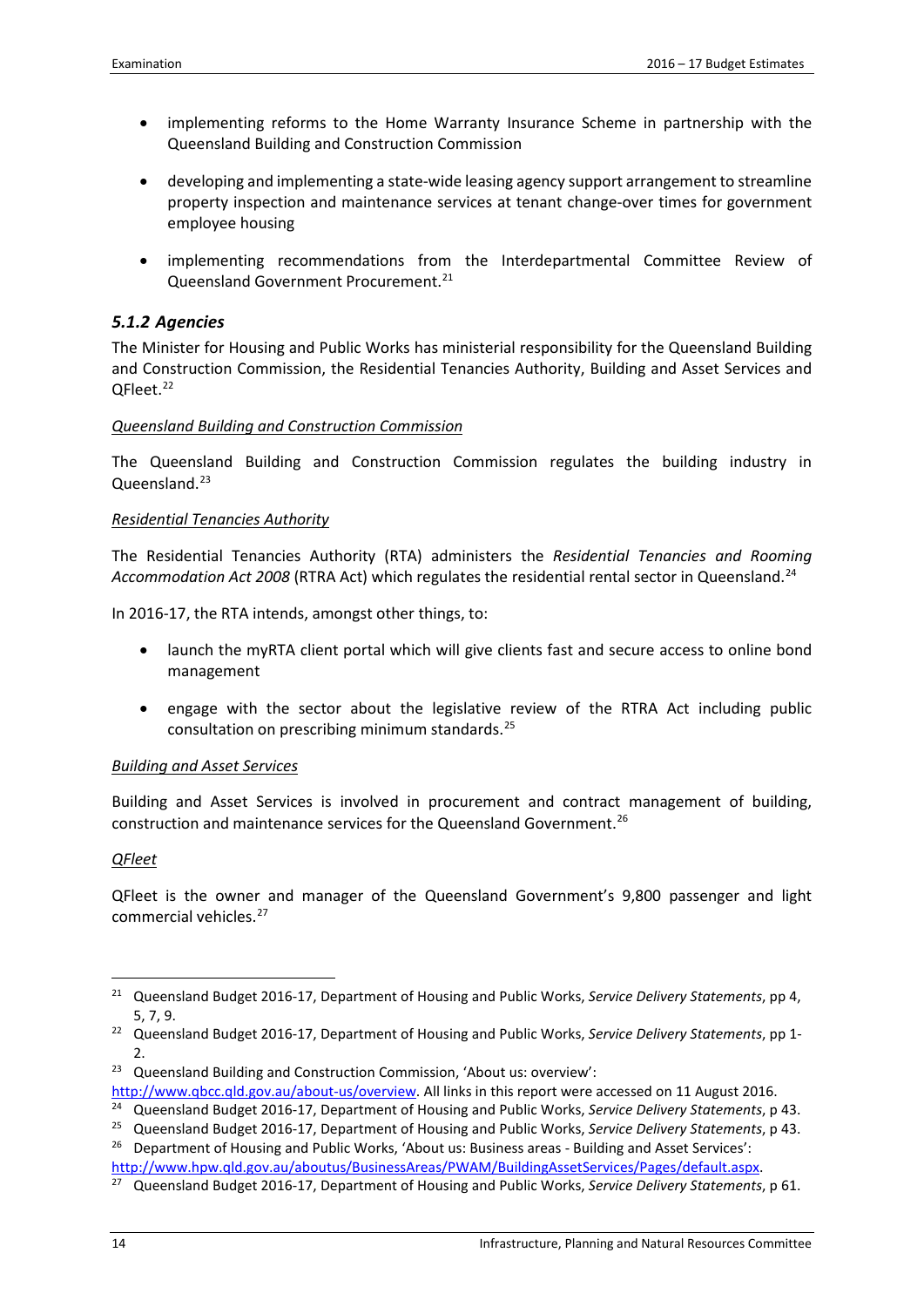In 2016-17, Qfleet intends, amongst other things, to:

- deliver a car sharing model in the Brisbane CBD to improve the utilisation of the Queensland Government vehicles located in the area
- implement a QFleet environmental policy for the Queensland Government vehicle fleet that will include introducing a number of initiatives specifically aimed at reducing greenhouse gas emissions.[28](#page-20-1)

#### <span id="page-20-0"></span>*5.1.3 Issues raised at the public hearing*

Issues raised by the committee at the public hearing included:

- proposed vegetation management laws
- staffing and operation of Queensland Building and Construction Commission
- procurement processes
- fencing of public housing
- privatisation of public housing
- Logan Renewal Initiative
- 1 William Street
- Queensland Housing Strategy
- government employee housing
- QFleet fleet numbers
- availability of public housing
- staffing in regional areas
- remote housing

- Interdepartmental Committee review of Queensland Government procurement
- housing affordability

<span id="page-20-1"></span><sup>28</sup> Queensland Budget 2016-17, Department of Housing and Public Works, *Service Delivery Statements*, p 61.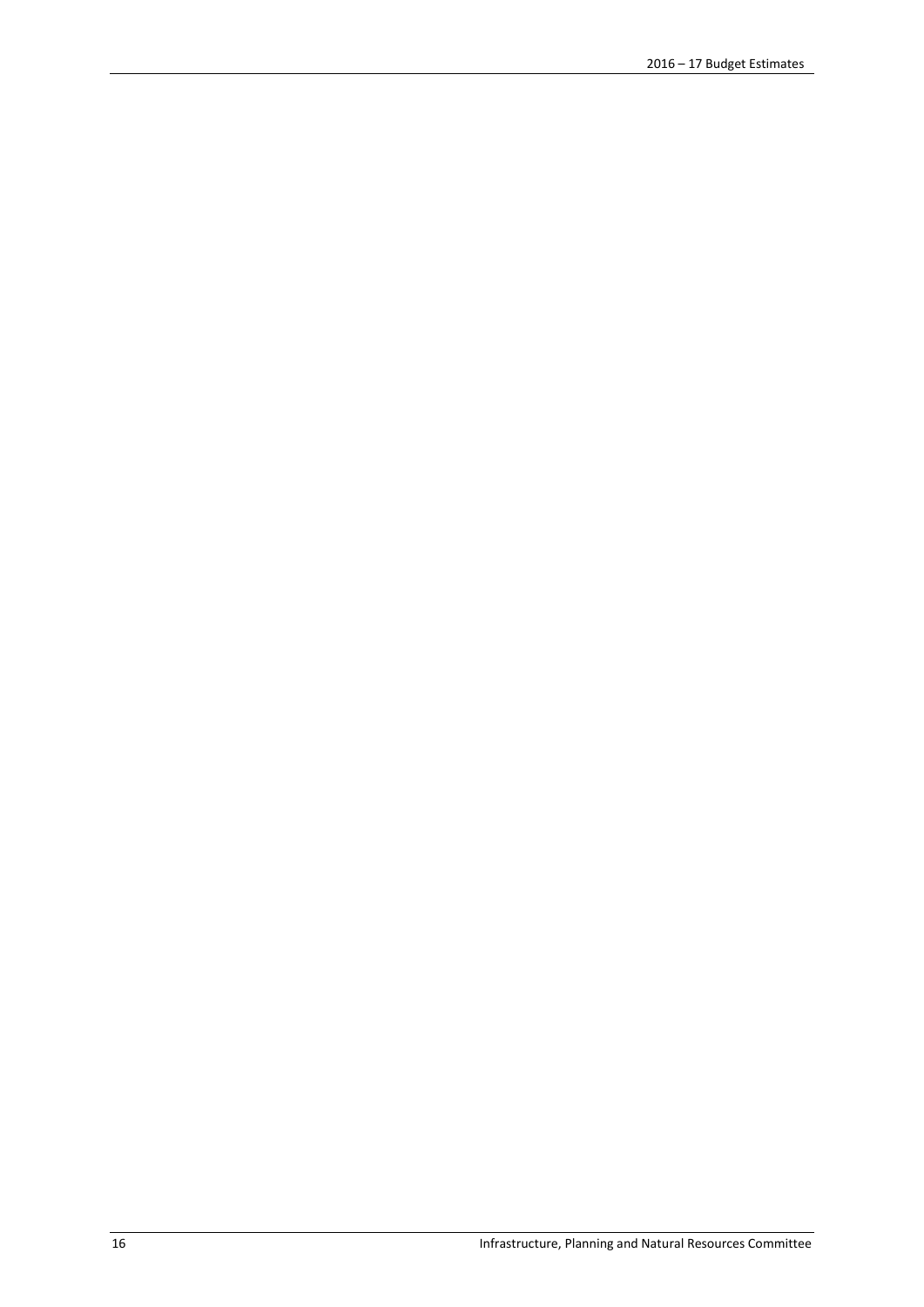## <span id="page-22-0"></span>**Statement of Reservation**

The Palaszczuk Labor Government's second budget is best characterised as a budget of raids, writedowns and rip-offs with no long-term cohesive economic plan to create jobs and grow the Queensland economy.

#### **Infrastructure**

In yet another display of a lack of transparency from the Palaszczuk Labor Government, the true costs of the Government's number one infrastructure priority have been hidden and Queenslanders are in still in the dark about who will fill the financial hole for a tunnel with no trains.

The Opposition tabled a document during the proceedings that showed \$5,400,000,000 has been excluded from Building Queensland's financial and affordability assessment of the Cross River Rail project. This \$5,400,000,000 of costs relates to the trains required to provide the additional services that generate the benefits of the Cross River Rail project. It was disappointing the Deputy Premier was more concerned about where the information that prompted these questions came from than actually responding to the substantive issue Queenslanders want an answer to, that being the \$5,400,000,000 billion of missing costs.

No clarity was provided on how the Government will fund the \$4,600,000,000 black hole for the project. Additionally, no clarity was offered on the 'in-principle' nature of Labor's 'commitment' to the Cross River Rail project. It is indicative of this government's failure to deliver infrastructure for Queenslanders that its number one infrastructure priority and major commitment is still missing a further \$4,600,000,000 to construct the project. Then of course there's the additional billions required to operate the stations and maintain the trains.

Although Labor says it wants to have a conversation with Queenslanders about increased taxes, real answers weren't provided to the LNP's questions about value capture and value sharing. It is not clear how Labor can have a conversation without releasing the secret business case which contains six new taxes to fund the \$4,600,000,000 black hole for its number one infrastructure project.

The CEO of Building Queensland would not say whether the \$1,000,000,000 benefited area levy or the \$2,600,000,000 public transport levy modelled in the Cross River Rail Business Case were new taxes. The CEO of Building Queensland was also unable to say how many households would be slugged with the public transport levy expected to raise \$2,600,000,000 in the Cross River Rail Business Case. Eventually this embarrassing line of questioning for the Government was shut down when the CEO of Building Queensland was asked about the assumptions that sit behind the \$2,600,000,000 public transport levy and also the assumptions that sit behind the \$1,000,000,000 ticket levy on public transport users. It seems this conversation with Queenslanders is commercial in confidence and cabinet-in-confidence.

Although the 2016/17 Budget has been billed as an infrastructure budget, it fails to deliver any major new infrastructure projects. Additionally, the in 2015/16 Labor had the lowest infrastructure spend as a percentage of Gross State Product in living memory. In fact the Deputy Premier in response to a question taken on notice couldn't identify a lower actual historical spend on infrastructure in Queensland.

#### **Trade**

Embarrassingly for the Premier, the acting CEO of Trade and Investment Queensland admitted that no analysis was done on establishing a third trade office in China. The LNP is concerned that taxpayer money is being directed into a new trade office in Chengdu instead of other markets based on no advice or analysis by Trade and Investment Queensland - a body that employs 128 full time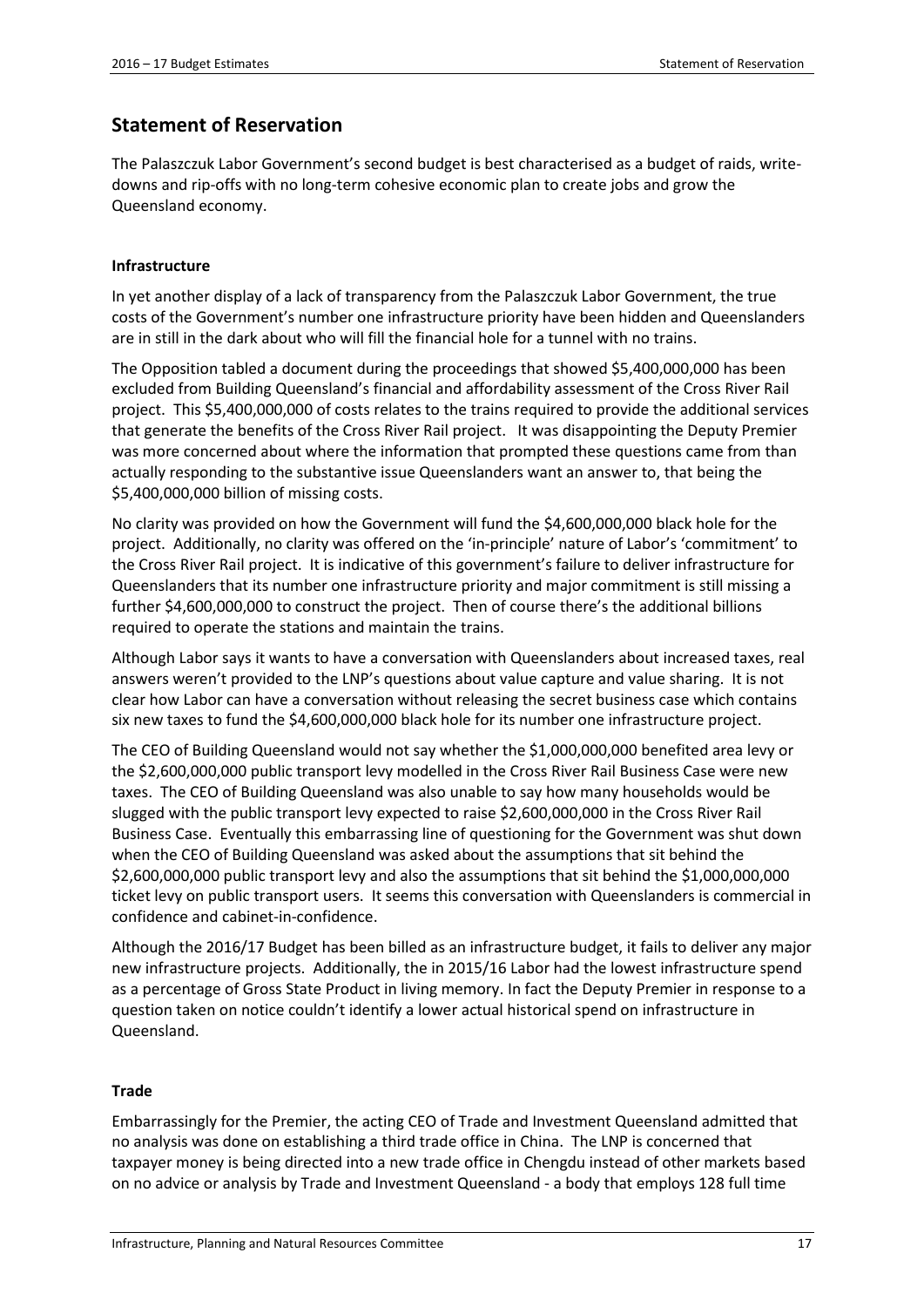staff and will receive over \$35,000,000 in 2016/17. The LNP also raised concerns about the adequacy of the budget allocation for establishing and running the new offices in Chengdu and Singapore. There was also general confusion from the Deputy Premier about the selection process for former Labor Minister Steve Bredhauer who was appointed by the Palaszczuk Labor Government to be Chair of Trade and Investment Queensland.

#### **Local Government**

The Director General advised the Committee that the standard process for investigating complaints about a Local Government office bearer regarding misconduct is for the complaint to first be investigated by the Chief Executive Officer (CEO) of the relevant council and then referred to the Director General to determine whether a further investigation is required under the Crime and Corruption Act 2001. The Director General confirmed that this standard process wasn't followed during the 2016 Local Government election campaign when Brisbane City Council Lord Mayor Graham Quirk was referred to the Crime and Corruption Commission (CCC). In this instance, the Director General referred Cr Quirk without a completed investigation from the CEO.

The LNP is concerned about the damage that a referral to the CCC can have on an individual, especially when this coincides with an election. We await the outcome of the Palaszczuk Labor Government's review into the councillor complaint process and expect the findings of the review to be released to the Queensland public immediately.

#### **State Development**

The LNP remains concerned about the substantial underspend on capital works for Commonwealth Games venues. The Government maintains that the venues will be ready for the games but this ignores that many economic benefits will be lost if the venues aren't ready in accordance with the original schedule so that trial events and training camps can be held.

The LNP is disappointed that the Minister didn't accept personal responsibility for the massive underspend of \$248,000,000—or 75 per cent of the budget— and its failure to drive business development, economic growth and job creation, despite the Minister advising the Committee at the Estimates Hearing in 2015 that he was accelerating this work.

The main driver for this underspend, which has cost Queenslanders jobs, is Labor's failing Building our Regions program. Less than one per cent of funds allocated for this program in the 2015/16 State Budget were spent. Only \$406,000 out of \$70,000,000 made it out the door, despite the Department having more employees than its budgeted headcount. Using Queensland Treasury's job estimation methodology, which is 3.1 jobs per \$1 million capital investment, only 1.2 jobs would have been generated by the \$406,000, but 215 more jobs could have generated had the budgeted funds actually been spent.

#### **Natural Resources and Mines**

The Palaszczuk Government has not increased the number of full time equivalent employee numbers within the Department of Natural Resources and Mines after two budget cycles in office, despite the Member for Inala stating in 2012 that at current staffing levels, its ability to protect the environment would be impacted. The Minister confirmed the department was able to perform its role at current staffing levels, contradicting the Member for Inala's 2012 statement to the contrary.

The LNP Opposition shares the concerns of others relevant stakeholders about the re-emergence of cases of coalminers' pneumoconiosis in Queensland. The Director General confirmed that concerns about potential coal dust exposure had not been raised by Industry Safety and Health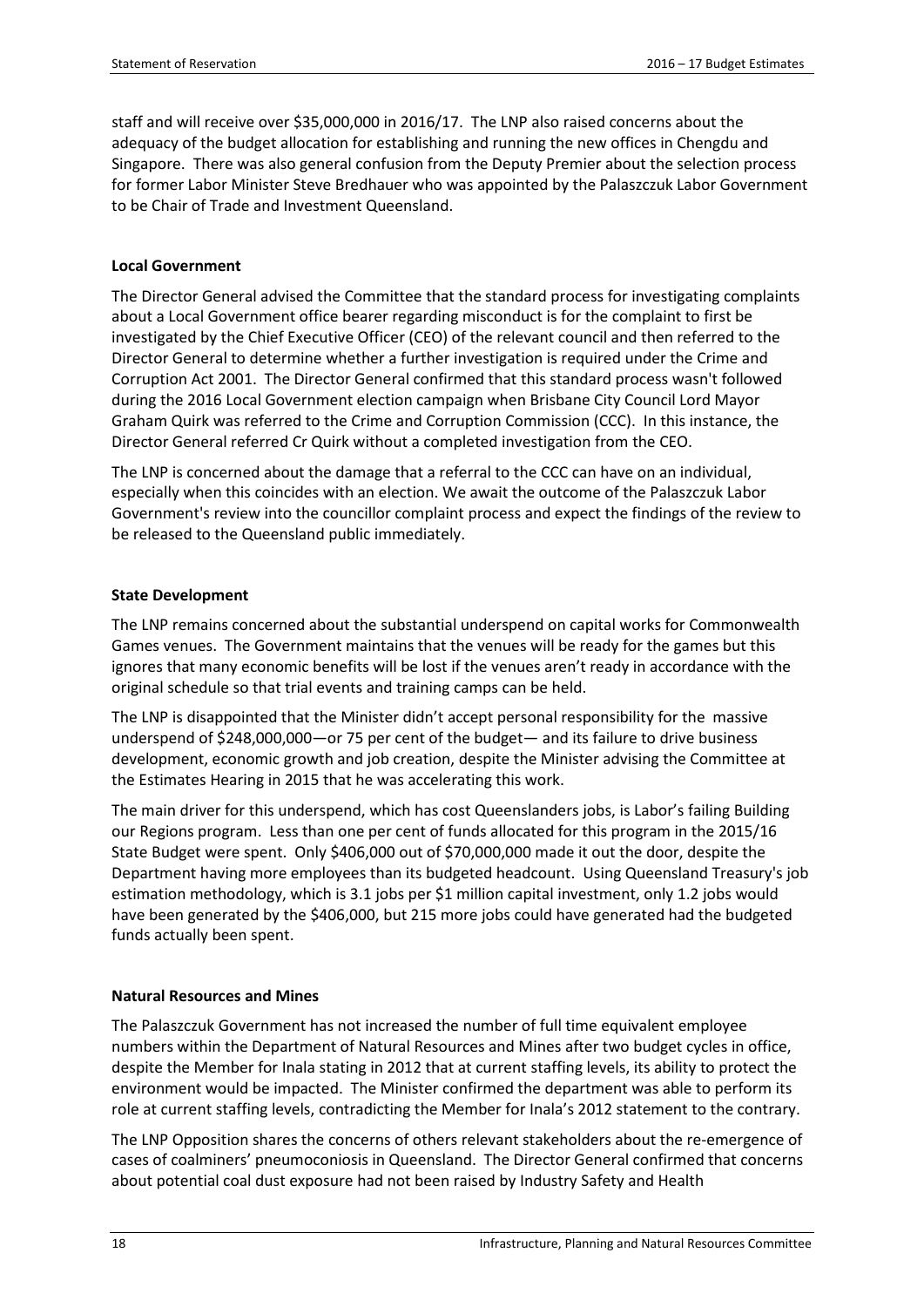Representatives, nor by the CFMEU with the department or the Mines Inspectorate in the lead up to the very concerning diagnoses of these most recent incidents of coalminers' black lung.

The Minister disagreed with the Member for Bundamba that a Royal Commission was required to investigate the re-emergence of cases of coalminers' pneumoconiosis in Queensland. The Minister and the Commissioner for Mine Safety and Health both expressed confidence in the Department and the Mines Inspectorate and its ability to administer Queensland's mine safety legislation. The Minister disagreed with the Member for Bundamba that the Department had failed to administer the law.

The Minister confirmed the Palaszczuk Government's decision to grant the mineral and coal exploration sectors a 50 per cent exploration expenditure concession over two years has resulted in Queensland missing out on about \$274 million in exploration investment. This is despite the Minister confirming that a Financial and Technical Capability assessment is undertaken prior to the granting of exploration permits to ensure that companies have the financial capacity to complete work programs.

The Palaszczuk Government's failure to provide any new funding for a precompetitive resource exploration initiative is a serious concern. This abandons a decade of bi-partisan support to provide incentives for precompetitive resource exploration activities and projects. Since the Smart Exploration program in 2006, through to the former LNP Government's Future Resources program, support to encourage the discovery of new mineral and energy resources has been forthcoming, until now.

The Minister was forced to admit the commitments he had given to rural stakeholders about the consultation process on the Palaszczuk Government's proposed changes to Queensland's vegetation management framework had not been fulfilled. The Minister had repeatedly given undertakings to the house that the consultation process would involve a report and recommendations from a stakeholder roundtable. The Minister confirmed that a report has not been provided.

The Minister could not confirm that the MoU between the Palaszczuk Government and IFED for the Etheridge Integrated Agriculture Project proposes to provide water resources on the basis of an 'average annual diversion', despite the document clearly spelling out that this was the case. The Minister could not confirm that the 'annual average diversion' condition was not equivalent to other water entitlements that carry a daily and annual volumetric limit and stream flow conditions.

#### **Housing and Public Works**

Questioning of the Minister identified there are significant concerns across a number of Government Departments with regard to Labor's proposed changes to the State's vegetation management laws. While such changes obviously have an impact in rural and regional settings, it is now also apparent that there are genuine concerns as to the prospective impact in urban settings, including the prospect of increased costs in the provision of public housing.

The Committee was also advised that due to ongoing issues with the roll-out of the QBCC's service delivery transformation program just 39 per cent of insurance claims for defective work assessed and a response provided within 35 days. This is just one of many IT projects that appear to be in trouble within the portfolio.

The Minister took a Question On Notice regarding the Department being invoiced for materials which were not supplied. His answer, whilst confirming such situations had occurred was utterly evasive and set a new benchmark in terms of not displaying openness and accountability. Rather than using the answer to assure the Committee procurement processes within the Department were sound, the Minister's non-answer only draws in a shadow of doubt over what exactly has transpired under the Minister's tenure.